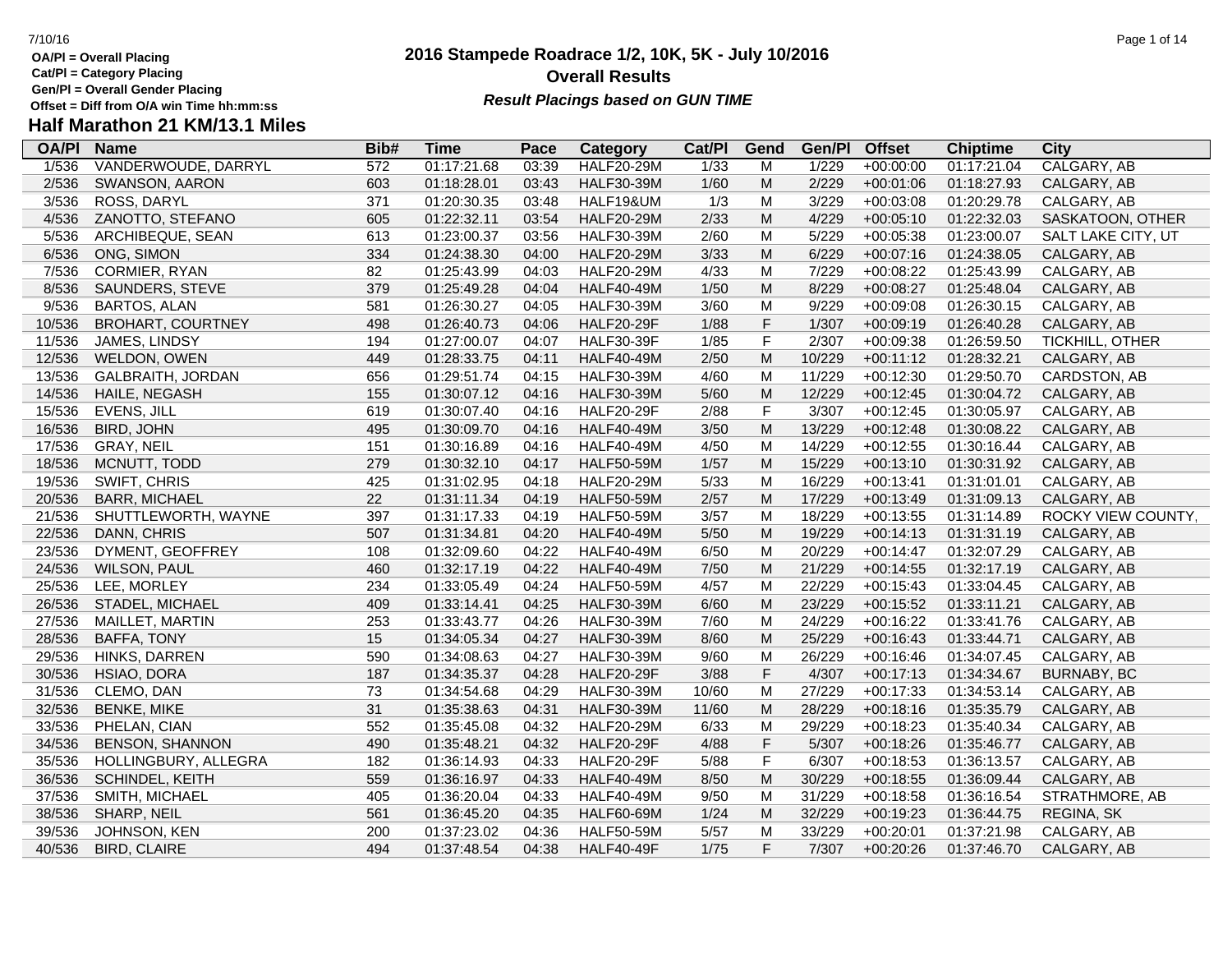- **OA/Pl = Overall Placing Cat/Pl = Category Placing**
- 
- **Gen/Pl = Overall Gender Placing**

### **2016 Stampede Roadrace 1/2, 10K, 5K - July 10/2016** 7/10/16 Page 2 of 14 **Overall Results Result Placings based on GUN TIME**

| <b>OA/PI</b> | <b>Name</b>            | Bib# | <b>Time</b> | Pace  | Category          | Cat/PI | Gend        | Gen/Pl | <b>Offset</b> | <b>Chiptime</b> | City                   |
|--------------|------------------------|------|-------------|-------|-------------------|--------|-------------|--------|---------------|-----------------|------------------------|
| 41/536       | <b>MAGNAYON, BRYAN</b> | 252  | 01:37:59.73 | 04:38 | <b>HALF30-39M</b> | 12/60  | M           | 34/229 | $+00:20:38$   | 01:37:57.79     | CALGARY, AB            |
| 42/536       | GREGGS, JON            | 152  | 01:38:13.02 | 04:39 | <b>HALF50-59M</b> | 6/57   | M           | 35/229 | $+00:20:51$   | 01:38:03.90     | CALGARY, AB            |
| 43/536       | MONTOYA, MICHELLE      | 294  | 01:38:15.26 | 04:39 | <b>HALF20-29F</b> | 6/88   | $\mathsf F$ | 8/307  | $+00:20:53$   | 01:38:14.62     | <b>BISMARCK, ND</b>    |
| 44/536       | <b>HALL, SARA</b>      | 159  | 01:38:34.46 | 04:40 | HALF19&UF         | 1/9    | $\mathsf F$ | 9/307  | $+00:21:12$   | 01:38:33.62     | CALGARY, AB            |
| 45/536       | WHITTALL, TRISTAN      | 453  | 01:38:43.70 | 04:40 | <b>HALF30-39M</b> | 13/60  | M           | 36/229 | $+00:21:22$   | 01:38:37.24     | CALGARY, AB            |
| 46/536       | KIELBASINSKI, MATTHEW  | 211  | 01:38:50.42 | 04:41 | <b>HALF30-39M</b> | 14/60  | M           | 37/229 | $+00:21:28$   | 01:38:47.19     | CALGARY, AB            |
| 47/536       | PHIPPS, STEVEN         | 343  | 01:39:19.41 | 04:42 | <b>HALF50-59M</b> | 7/57   | M           | 38/229 | $+00:21:57$   | 01:39:00.17     | EDMONTON, AB           |
| 48/536       | CAMPBELL, ALI          | 62   | 01:39:39.85 | 04:43 | <b>HALF20-29F</b> | 7/88   | $\mathsf F$ | 10/307 | $+00:22:18$   | 01:39:37.45     | CALGARY, AB            |
| 49/536       | PARR, CHAD             | 341  | 01:39:48.65 | 04:43 | <b>HALF30-39M</b> | 15/60  | M           | 39/229 | $+00:22:26$   | 01:39:47.61     | CALGARY, AB            |
| 50/536       | DEAKIN, LISA           | 638  | 01:40:46.67 | 04:46 | <b>HALF40-49F</b> | 2/75   | $\mathsf F$ | 11/307 | $+00:23:24$   | 01:40:41.60     | CALGARY, AB            |
| 51/536       | ALBINATI, KEITH        | 5    | 01:41:09.84 | 04:47 | <b>HALF50-59M</b> | 8/57   | M           | 40/229 | $+00:23:48$   | 01:41:07.34     | CALGARY, AB            |
| 52/536       | KOLBER, RACHEL         | 530  | 01:41:16.26 | 04:47 | <b>HALF40-49F</b> | $3/75$ | $\mathsf F$ | 12/307 | $+00:23:54$   | 01:41:15.81     | CALGARY, AB            |
| 53/536       | CATOR, MACKENZIE       | 68   | 01:41:59.39 | 04:50 | <b>HALF20-29F</b> | 8/88   | $\mathsf F$ | 13/307 | $+00:24:37$   | 01:41:57.34     | CALGARY, AB            |
| 54/536       | WHITE, LANDON          | 452  | 01:42:22.77 | 04:51 | <b>HALF30-39M</b> | 16/60  | M           | 41/229 | $+00:25:01$   | 01:42:21.35     | CALGARY, AB            |
| 55/536       | ZABEL, DARREN          | 580  | 01:42:24.05 | 04:51 | <b>HALF30-39M</b> | 17/60  | M           | 42/229 | $+00:25:02$   | 01:42:21.56     | AIRDRIE, AB            |
| 56/536       | MACKIE, PAT            | 539  | 01:42:24.49 | 04:51 | <b>HALF40-49M</b> | 10/50  | M           | 43/229 | $+00:25:02$   | 01:42:13.47     | CALGARY, AB            |
| 57/536       | FAH, CATHERINE         | 121  | 01:42:24.72 | 04:51 | <b>HALF40-49F</b> | 4/75   | $\mathsf F$ | 14/307 | $+00:25:03$   | 01:42:22.08     | CALGARY, AB            |
| 58/536       | CRANSTONE, DAVID       | 505  | 01:42:31.48 | 04:51 | <b>HALF50-59M</b> | 9/57   | M           | 44/229 | $+00:25:09$   | 01:42:28.84     | CALGARY, AB            |
| 59/536       | <b>MILLS, THOMAS</b>   | 290  | 01:42:33.50 | 04:51 | <b>HALF20-29M</b> | $7/33$ | M           | 45/229 | $+00:25:11$   | 01:42:26.12     | CALGARY, AB            |
| 60/536       | ZIMMERMAN, GARRETT     | 481  | 01:43:06.27 | 04:53 | <b>HALF30-39M</b> | 18/60  | M           | 46/229 | $+00:25:44$   | 01:43:05.23     | RED DEER, AB           |
| 61/536       | BEN-HARHARA, ADEL      | 615  | 01:43:47.79 | 04:55 | <b>HALF50-59M</b> | 10/57  | M           | 47/229 | $+00:26:26$   | 01:43:45.67     | CALGARY, AB            |
| 62/536       | ROSYCHUK, KENDRA       | 600  | 01:44:03.05 | 04:55 | <b>HALF20-29F</b> | 9/88   | $\mathsf F$ | 15/307 | $+00:26:41$   | 01:43:51.51     | EDMONTON, AB           |
| 63/536       | STRANSKY, JEFF         | 419  | 01:44:10.25 | 04:56 | <b>HALF40-49M</b> | 11/50  | M           | 48/229 | $+00:26:48$   | 01:44:06.54     | CALGARY, AB            |
| 64/536       | STRANSKY, JOHN         | 420  | 01:44:10.36 | 04:56 | <b>HALF40-49M</b> | 12/50  | M           | 49/229 | $+00:26:48$   | 01:44:06.38     | COLLINGWOOD, ON        |
| 65/536       | MCKAY, RAYMOND         | 273  | 01:44:18.83 | 04:56 | <b>HALF50-59M</b> | 11/57  | M           | 50/229 | $+00:26:57$   | 01:44:17.21     | CALGARY, AB            |
| 66/536       | KUYPER, MAURI          | 221  | 01:44:27.13 | 04:57 | <b>HALF60-69M</b> | 2/24   | M           | 51/229 | $+00:27:05$   | 01:44:15.01     | PORT HOPE, ON          |
| 67/536       | CORNELSSEN, WAYNE      | 502  | 01:44:28.45 | 04:57 | <b>HALF40-49M</b> | 13/50  | M           | 52/229 | $+00:27:06$   | 01:44:21.90     | STETTLER, AB           |
| 68/536       | ALI, HASAN             | 8    | 01:44:29.66 | 04:57 | <b>HALF20-29M</b> | 8/33   | M           | 53/229 | $+00:27:07$   | 01:44:25.90     | CALGARY, AB            |
| 69/536       | <b>BLASETTI, TYLER</b> | 583  | 01:44:39.08 | 04:57 | <b>HALF30-39M</b> | 19/60  | M           | 54/229 | $+00:27:17$   | 01:44:32.27     | CALGARY, AB            |
| 70/536       | HARPER, NATHANIAL      | 164  | 01:44:43.13 | 04:57 | <b>HALF30-39M</b> | 20/60  | M           | 55/229 | $+00:27:21$   | 01:44:36.12     | CALGARY, AB            |
| 71/536       | MIDDLETON, REID        | 283  | 01:44:46.55 | 04:57 | <b>HALF50-59M</b> | 12/57  | M           | 56/229 | $+00:27:24$   | 01:44:42.46     | QUISPAMSIS, NB         |
| 72/536       | HASTINGS, ERIN         | 166  | 01:45:02.78 | 04:58 | <b>HALF30-39F</b> | 2/85   | $\mathsf F$ | 16/307 | $+00:27:41$   | 01:45:00.28     | CALGARY, AB            |
| 73/536       | HIRD, ANNIE            | 178  | 01:45:05.87 | 04:58 | <b>HALF30-39F</b> | 3/85   | $\mathsf F$ | 17/307 | $+00:27:44$   | 01:45:03.65     | CALGARY, AB            |
| 74/536       | KING, MARTIN           | 213  | 01:45:05.95 | 04:58 | <b>HALF40-49M</b> | 14/50  | M           | 57/229 | $+00:27:44$   | 01:44:59.71     | CALGARY, AB            |
| 75/536       | WETHERELL, JADE        | 451  | 01:45:17.18 | 04:59 | <b>HALF20-29F</b> | 10/88  | $\mathsf F$ | 18/307 | $+00:27:55$   | 01:45:11.34     | <b>BRAGG CREEK, AB</b> |
| 76/536       | SUPERSAD, AMBER        | 567  | 01:45:19.06 | 04:59 | <b>HALF30-39F</b> | 4/85   | $\mathsf F$ | 19/307 | $+00:27:57$   | 01:45:13.43     | CALGARY, AB            |
| 77/536       | SOMERS, LIAM           | 408  | 01:45:33.93 | 05:00 | <b>HALF60-69M</b> | 3/24   | M           | 58/229 | $+00:28:12$   | 01:45:19.66     | CALGARY, AB            |
| 78/536       | POSTNEKOFF, TRAVIS     | 349  | 01:45:47.97 | 05:00 | <b>HALF20-29M</b> | 9/33   | M           | 59/229 | $+00:28:26$   | 01:45:42.83     | CALGARY, AB            |
| 79/536       | <b>HANLON, PATRICK</b> | 589  | 01:45:57.96 | 05:01 | <b>HALF40-49M</b> | 15/50  | M           | 60/229 | $+00:28:36$   | 01:45:54.92     | CALGARY, AB            |
| 80/536       | SNOW, AMANDA           | 563  | 01:46:23.24 | 05:02 | <b>HALF30-39F</b> | 5/85   | F           | 20/307 | $+00:29:01$   | 01:46:18.68     | CALGARY, AB            |
|              |                        |      |             |       |                   |        |             |        |               |                 |                        |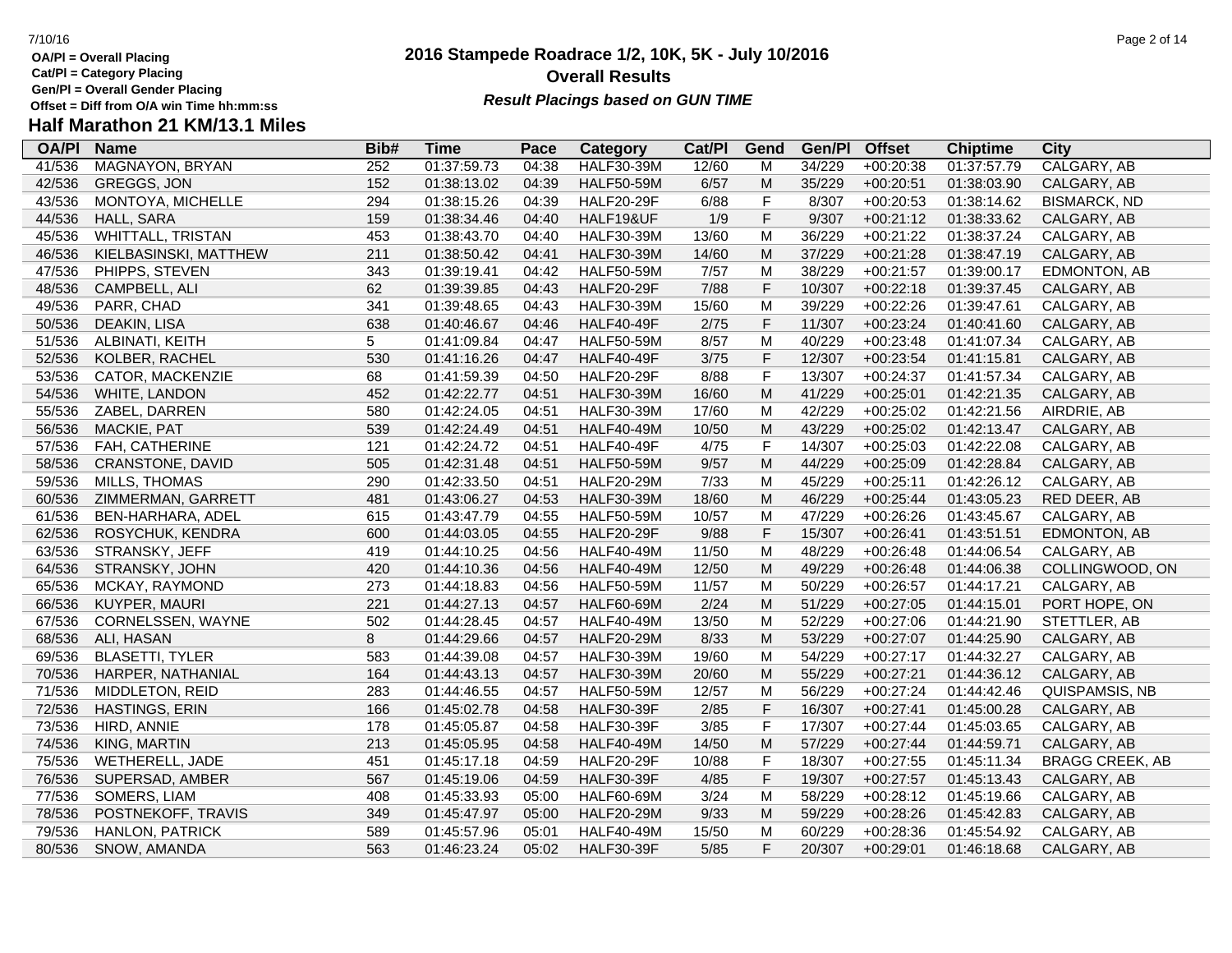**Gen/Pl = Overall Gender Placing**

# **Half Marathon 21 KM/13.1 Miles**

| <b>OA/PI</b> | <b>Name</b>              | Bib# | <b>Time</b> | Pace  | Category          | Cat/PI | Gend        | Gen/Pl | <b>Offset</b> | <b>Chiptime</b> | <b>City</b>     |
|--------------|--------------------------|------|-------------|-------|-------------------|--------|-------------|--------|---------------|-----------------|-----------------|
| 81/536       | MASKELL, DAVE            | 261  | 01:46:24.32 | 05:02 | <b>HALF60-69M</b> | 4/24   | M           | 61/229 | $+00:29:02$   | 01:46:19.82     | CALGARY, AB     |
| 82/536       | WEI, FENG                | 448  | 01:46:31.31 | 05:02 | <b>HALF20-29M</b> | 10/33  | M           | 62/229 | $+00:29:09$   | 01:46:06.51     | CALGARY, AB     |
| 83/536       | JONES, TAMARA            | 205  | 01:46:35.31 | 05:03 | <b>HALF30-39F</b> | 6/85   | $\mathsf F$ | 21/307 | $+00:29:13$   | 01:46:20.20     | AIRDRIE, AB     |
| 84/536       | <b>BURGESS, NEAL</b>     | 56   | 01:46:43.91 | 05:03 | <b>HALF30-39M</b> | 21/60  | M           | 63/229 | $+00:29:22$   | 01:46:42.17     | CALGARY, AB     |
| 85/536       | STEACY, SHEENA           | 414  | 01:47:04.31 | 05:04 | <b>HALF30-39F</b> | 7/85   | $\mathsf F$ | 22/307 | $+00:29:42$   | 01:47:01.28     | CALGARY, AB     |
| 86/536       | MACCANNELL, DONALD       | 244  | 01:47:17.65 | 05:05 | <b>HALF30-39M</b> | 22/60  | ${\sf M}$   | 64/229 | $+00:29:55$   | 01:47:06.03     | EDMONTON, AB    |
| 87/536       | SEO, PAUL                | 394  | 01:47:21.71 | 05:05 | <b>HALF30-39M</b> | 23/60  | M           | 65/229 | $+00:30:00$   | 01:47:16.53     | CALGARY, AB     |
| 88/536       | <b>BERNSTEIN, JENNI</b>  | 493  | 01:47:23.59 | 05:05 | <b>HALF20-29F</b> | 11/88  | $\mathsf F$ | 23/307 | $+00:30:01$   | 01:47:18.45     | REGINA, SK      |
| 89/536       | BAO, DAVID               | 487  | 01:47:46.43 | 05:06 | <b>HALF40-49M</b> | 16/50  | M           | 66/229 | $+00:30:24$   | 01:47:43.39     | COUCHEY, OTHER  |
| 90/536       | WISNOSKI, TIM            | 463  | 01:47:54.82 | 05:06 | <b>HALF60-69M</b> | 5/24   | M           | 67/229 | $+00:30:33$   | 01:47:47.73     | CALGARY, AB     |
| 91/536       | MCLEAN, DOUG             | 275  | 01:47:57.94 | 05:07 | <b>HALF60-69M</b> | 6/24   | M           | 68/229 | $+00:30:36$   | 01:47:53.92     | CALGARY, AB     |
| 92/536       | ARCHIBALD, BRENDAN       | 485  | 01:48:14.41 | 05:07 | <b>HALF20-29M</b> | 11/33  | M           | 69/229 | $+00:30:52$   | 01:47:55.86     | CALGARY, AB     |
| 93/536       | <b>BENSON, ELIZABETH</b> | 489  | 01:48:20.99 | 05:08 | <b>HALF50-59F</b> | 1/38   | $\mathsf F$ | 24/307 | $+00:30:59$   | 01:48:15.99     | CALGARY, AB     |
| 94/536       | MUENCHRATH, DAWN         | 301  | 01:48:32.62 | 05:08 | <b>HALF20-29F</b> | 12/88  | $\mathsf F$ | 25/307 | $+00:31:10$   | 01:48:26.69     | CALGARY, AB     |
| 95/536       | HETT, REBECCA            | 622  | 01:48:42.81 | 05:09 | <b>HALF40-49F</b> | $5/75$ | $\mathsf F$ | 26/307 | $+00:31:21$   | 01:48:37.35     | CALGARY, AB     |
| 96/536       | DANYLUK, MARK            | 90   | 01:48:53.43 | 05:09 | <b>HALF30-39M</b> | 24/60  | ${\sf M}$   | 70/229 | $+00:31:31$   | 01:48:48.69     | CALGARY, AB     |
| 97/536       | MEYERS, RYAN             | 593  | 01:48:55.47 | 05:09 | <b>HALF30-39M</b> | 25/60  | M           | 71/229 | $+00:31:33$   | 01:48:49.43     | CALGARY, AB     |
| 98/536       | DUCKWORTH, RYAN          | 106  | 01:49:00.81 | 05:09 | <b>HALF30-39M</b> | 26/60  | M           | 72/229 | $+00:31:39$   | 01:48:56.65     | CALGARY, AB     |
| 99/536       | <b>RENNER, KURT</b>      | 360  | 01:49:05.86 | 05:10 | <b>HALF50-59M</b> | 13/57  | M           | 73/229 | $+00:31:44$   | 01:48:57.86     | CALGARY, AB     |
| 100/536      | EVANS, DYLAN             | 116  | 01:49:10.37 | 05:10 | <b>HALF20-29M</b> | 12/33  | M           | 74/229 | $+00:31:48$   | 01:48:59.73     | CALGARY, AB     |
| 101/536      | STEACY, GENE             | 413  | 01:49:11.08 | 05:10 | <b>HALF50-59M</b> | 14/57  | M           | 75/229 | $+00:31:49$   | 01:49:03.34     | CALGARY, AB     |
| 102/536      | MCDOUGALL, KAYLA         | 540  | 01:49:13.42 | 05:10 | <b>HALF20-29F</b> | 13/88  | $\mathsf F$ | 27/307 | $+00:31:51$   | 01:49:06.96     | CALGARY, AB     |
| 103/536      | COCHRAN, COLIN           | 74   | 01:49:13.61 | 05:10 | <b>HALF40-49M</b> | 17/50  | M           | 76/229 | $+00:31:51$   | 01:49:10.30     | CALGARY, AB     |
| 104/536      | PLANA, ROY               | 345  | 01:49:13.69 | 05:10 | <b>HALF60-69M</b> | $7/24$ | ${\sf M}$   | 77/229 | $+00:31:52$   | 01:49:05.48     | HUDSON, WI      |
| 105/536      | FEDORONKO, YURA          | 126  | 01:49:14.67 | 05:10 | <b>HALF30-39M</b> | 27/60  | M           | 78/229 | $+00:31:52$   | 01:49:12.56     | CALGARY, AB     |
| 106/536      | KOENIG, TRAFTON          | 529  | 01:49:15.33 | 05:10 | <b>HALF30-39M</b> | 28/60  | M           | 79/229 | $+00:31:53$   | 01:49:04.31     | EDMONTON, AB    |
| 107/536      | SUTHERLAND, JAMES        | 423  | 01:49:16.32 | 05:10 | <b>HALF30-39M</b> | 29/60  | M           | 80/229 | $+00:31:54$   | 01:49:11.02     | AIRDRIE, AB     |
| 108/536      | LEE, ALAN                | 536  | 01:49:20.91 | 05:10 | <b>HALF40-49M</b> | 18/50  | M           | 81/229 | $+00:31:59$   | 01:48:59.94     | CALGARY, AB     |
| 109/536      | SCHLAUCH, KEVIN          | 382  | 01:49:26.59 | 05:11 | <b>HALF30-39M</b> | 30/60  | M           | 82/229 | $+00:32:04$   | 01:49:21.30     | CALGARY, AB     |
| 110/536      | MCINNIS, GERARD          | 271  | 01:49:45.91 | 05:12 | <b>HALF50-59M</b> | 15/57  | M           | 83/229 | $+00:32:24$   | 01:49:31.64     | CALGARY, AB     |
| 111/536      | MCINNES, JOHN            | 270  | 01:49:50.52 | 05:12 | <b>HALF50-59M</b> | 16/57  | M           | 84/229 | $+00:32:28$   | 01:49:41.55     | CALGARY, AB     |
| 112/536      | HOLTOM, DEBORAH          | 183  | 01:49:50.71 | 05:12 | <b>HALF60-69F</b> | 1/10   | $\mathsf F$ | 28/307 | $+00:32:29$   | 01:49:44.39     | HOWE ISLAND, ON |
| 113/536      | O'CALLAGHAN, AIDAN       | 327  | 01:50:05.84 | 05:13 | <b>HALF30-39M</b> | 31/60  | M           | 85/229 | $+00:32:44$   | 01:49:57.44     | CALGARY, AB     |
| 114/536      | TWEED, DARRELL           | 435  | 01:50:12.34 | 05:13 | <b>HALF50-59M</b> | 17/57  | M           | 86/229 | $+00:32:50$   | 01:50:06.18     | CALGARY, AB     |
| 115/536      | MCINNIS, JOEL            | 628  | 01:50:12.46 | 05:13 | <b>HALF20-29M</b> | 13/33  | M           | 87/229 | $+00:32:50$   | 01:49:58.26     | CALGARY, AB     |
| 116/536      | FRASER, SUSANNE          | 588  | 01:50:20.34 | 05:13 | <b>HALF20-29F</b> | 14/88  | $\mathsf F$ | 29/307 | $+00:32:58$   | 01:50:08.14     | CALGARY, AB     |
| 117/536      | MCDOUGALL, ERIN          | 610  | 01:50:21.63 | 05:13 | <b>HALF20-29F</b> | 15/88  | $\mathsf F$ | 30/307 | $+00:32:59$   | 01:50:09.25     | CALGARY, AB     |
| 118/536      | <b>HARRIS, ALEX</b>      | 521  | 01:50:27.33 | 05:14 | <b>HALF40-49M</b> | 19/50  | M           | 88/229 | $+00:33:05$   | 01:50:19.64     | CALGARY, AB     |
| 119/536      | MCGILL, TOM              | 634  | 01:50:36.34 | 05:14 | <b>HALF30-39M</b> | 32/60  | M           | 89/229 | $+00:33:14$   | 01:50:33.12     | CALGARY, AB     |
| 120/536      | SMITH, AIMEE             | 403  | 01:50:38.50 | 05:14 | <b>HALF30-39F</b> | 8/85   | F           | 31/307 | $+00:33:16$   | 01:50:34.20     | CALGARY, AB     |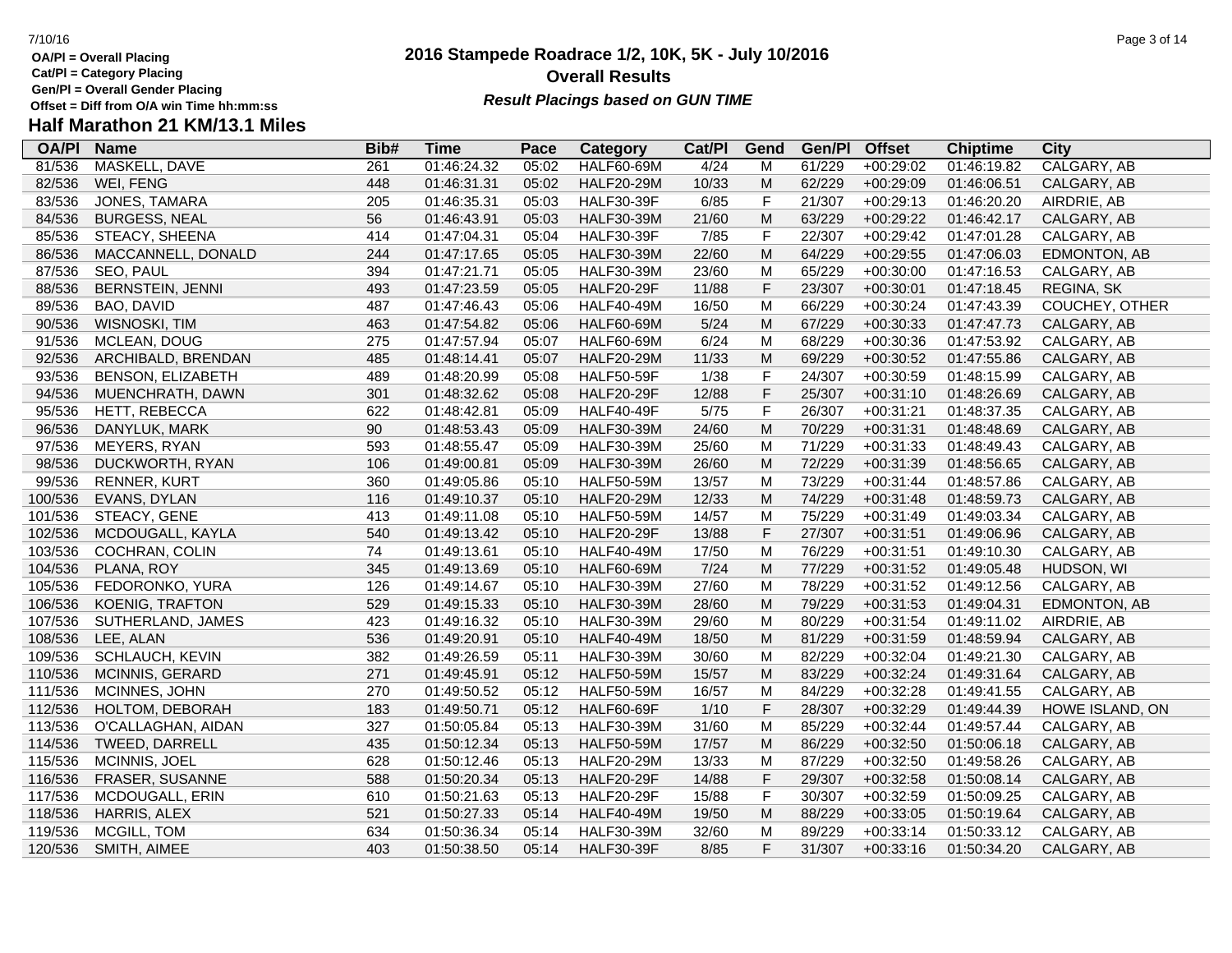**Gen/Pl = Overall Gender Placing**

### **2016 Stampede Roadrace 1/2, 10K, 5K - July 10/2016** 7/10/16 Page 4 of 14 **Overall Results Result Placings based on GUN TIME**

| <b>OA/PI</b> | <b>Name</b>               | Bib# | <b>Time</b> | Pace  | Category          | Cat/PI | Gend                                                                                                       | Gen/Pl  | <b>Offset</b> | <b>Chiptime</b> | City              |
|--------------|---------------------------|------|-------------|-------|-------------------|--------|------------------------------------------------------------------------------------------------------------|---------|---------------|-----------------|-------------------|
| 121/536      | <b>D'AMICO, MERCEDES</b>  | 89   | 01:50:44.57 | 05:14 | <b>HALF20-29F</b> | 16/88  | F                                                                                                          | 32/307  | $+00:33:22$   | 01:50:36.30     | CALGARY, AB       |
| 122/536      | LAW, LACEY                | 230  | 01:50:44.84 | 05:14 | <b>HALF30-39F</b> | 9/85   | F                                                                                                          | 33/307  | $+00:33:23$   | 01:50:29.89     | CALGARY, AB       |
| 123/536      | TIEH, SENG                | 432  | 01:50:49.30 | 05:15 | <b>HALF60-69M</b> | 8/24   | M                                                                                                          | 90/229  | $+00:33:27$   | 01:50:34.52     | FORT MCMURRAY, AB |
| 124/536      | LAM, CHRISTINA            | 625  | 01:50:50.08 | 05:15 | <b>HALF20-29F</b> | 17/88  | F                                                                                                          | 34/307  | $+00:33:28$   | 01:50:45.00     | CALGARY, AB       |
| 125/536      | <b>OVEREND, BILL</b>      | 336  | 01:51:10.02 | 05:16 | <b>HALF50-59M</b> | 18/57  | M                                                                                                          | 91/229  | $+00:33:48$   | 01:50:58.10     | CALGARY, AB       |
| 126/536      | ALBINATI, TALI            | 6    | 01:51:12.22 | 05:16 | <b>HALF20-29F</b> | 18/88  | F                                                                                                          | 35/307  | $+00:33:50$   | 01:51:09.45     | CALGARY, AB       |
| 127/536      | OWEL, THEO                | 337  | 01:51:13.00 | 05:16 | <b>HALF50-59M</b> | 19/57  | M                                                                                                          | 92/229  | $+00:33:51$   | 01:51:09.50     | STRATHMORE, AB    |
| 128/536      | MALTBY, MARK              | 255  | 01:51:28.05 | 05:16 | <b>HALF30-39M</b> | 33/60  | $\mathsf{M}% _{T}=\mathsf{M}_{T}\!\left( a,b\right) ,\ \mathsf{M}_{T}=\mathsf{M}_{T}$                      | 93/229  | $+00:34:06$   | 01:51:11.44     | CALGARY, AB       |
| 129/536      | SPROULE, JARED            | 565  | 01:51:34.01 | 05:17 | <b>HALF30-39M</b> | 34/60  | M                                                                                                          | 94/229  | $+00:34:12$   | 01:51:14.69     | CALGARY, AB       |
| 130/536      | SPROULE, KELSEY           | 611  | 01:51:34.15 | 05:17 | <b>HALF20-29F</b> | 19/88  | F                                                                                                          | 36/307  | $+00:34:12$   | 01:51:15.29     | CALGARY, AB       |
| 131/536      | QUAPP, DOREEN             | 351  | 01:51:46.36 | 05:17 | <b>HALF60-69F</b> | 2/10   | F                                                                                                          | 37/307  | $+00:34:24$   | 01:51:41.98     | CALGARY, AB       |
| 133/536      | TSANG, SARAH              | 434  | 01:51:48.95 | 05:17 | <b>HALF20-29F</b> | 20/88  | F                                                                                                          | 39/307  | $+00:34:27$   | 01:51:43.66     | EDMONTON, AB      |
| 132/536      | NOLAN, TAMI               | 324  | 01:51:48.95 | 05:17 | <b>HALF30-39F</b> | 10/85  | F                                                                                                          | 38/307  | $+00:34:27$   | 01:51:39.64     | CALGARY, AB       |
| 134/536      | HRYNUIK, DALE             | 186  | 01:51:59.19 | 05:18 | <b>HALF60-69M</b> | 9/24   | M                                                                                                          | 95/229  | $+00:34:37$   | 01:51:52.95     | CALGARY, AB       |
| 135/536      | HONESS, FAREN             | 184  | 01:52:01.83 | 05:18 | <b>HALF20-29F</b> | 21/88  | F                                                                                                          | 40/307  | $+00:34:40$   | 01:51:52.64     | <b>VULCAN, AB</b> |
| 136/536      | <b>SCOTT, ERIN</b>        | 390  | 01:52:04.31 | 05:18 | <b>HALF20-29F</b> | 22/88  | F                                                                                                          | 41/307  | $+00:34:42$   | 01:51:49.74     | CALGARY, AB       |
| 137/536      | CARLSON, NANCY            | 65   | 01:52:04.64 | 05:18 | <b>HALF30-39F</b> | 11/85  | F                                                                                                          | 42/307  | $+00:34:42$   | 01:51:52.82     | EDMONTON, AB      |
| 138/536      | PEAKE, ROB                | 551  | 01:52:07.13 | 05:18 | <b>HALF40-49M</b> | 20/50  | $\mathsf{M}% _{T}=\mathsf{M}_{T}\!\left( a,b\right) ,\ \mathsf{M}_{T}=\mathsf{M}_{T}$                      | 96/229  | $+00:34:45$   | 01:51:59.75     | AIRDRIE, AB       |
| 139/536      | <b>BEAMISH, KELSEY</b>    | 26   | 01:52:13.10 | 05:19 | <b>HALF20-29F</b> | 23/88  | F                                                                                                          | 43/307  | $+00:34:51$   | 01:52:02.53     | CALGARY, AB       |
| 140/536      | MINOVITCH, JESSICA        | 545  | 01:52:28.87 | 05:19 | <b>HALF30-39F</b> | 12/85  | F                                                                                                          | 44/307  | $+00:35:07$   | 01:52:15.77     | CALGARY, AB       |
| 141/536      | NEILL, JACQUELINE         | 314  | 01:52:30.04 | 05:19 | <b>HALF40-49F</b> | 6/75   | F                                                                                                          | 45/307  | $+00:35:08$   | 01:52:24.21     | JEDBURGH, OTHER   |
| 142/536      | MACLEOD, NIKKI            | 249  | 01:52:39.31 | 05:20 | <b>HALF20-29F</b> | 24/88  | F                                                                                                          | 46/307  | $+00:35:17$   | 01:52:26.87     | CALGARY, AB       |
| 143/536      | HATHERLY, HOPE            | 167  | 01:52:48.81 | 05:20 | <b>HALF50-59F</b> | 2/38   | F                                                                                                          | 47/307  | $+00:35:27$   | 01:52:44.07     | EDMONTON, AB      |
| 144/536      | DESROCHES, BEVERLY        | 98   | 01:53:08.66 | 05:21 | <b>HALF40-49F</b> | 7/75   | F                                                                                                          | 48/307  | $+00:35:46$   | 01:53:01.13     | CALGARY, AB       |
| 145/536      | JOHNSON, CONNIE           | 199  | 01:53:08.86 | 05:21 | <b>HALF60-69F</b> | 3/10   | F                                                                                                          | 49/307  | $+00:35:47$   | 01:53:04.76     | CAGARY, AB        |
| 146/536      | HAUGHN, CHRIS             | 523  | 01:53:13.46 | 05:21 | <b>HALF20-29M</b> | 14/33  | $\mathsf{M}% _{T}=\mathsf{M}_{T}\!\left( a,b\right) ,\ \mathsf{M}_{T}=\mathsf{M}_{T}\!\left( a,b\right) ,$ | 97/229  | $+00:35:51$   | 01:53:05.94     | CALGARY, AB       |
| 147/536      | <b>BROWN, AMBER</b>       | 52   | 01:53:13.58 | 05:21 | <b>HALF20-29F</b> | 25/88  | F                                                                                                          | 50/307  | $+00:35:51$   | 01:53:06.05     | CALGARY, AB       |
| 148/536      | CAULFIELD, THOMAS         | 69   | 01:53:24.72 | 05:22 | <b>HALF30-39M</b> | 35/60  | ${\sf M}$                                                                                                  | 98/229  | $+00:36:03$   | 01:53:18.17     | CALGARY, AB       |
| 149/536      | JOST, OLIVIA              | 206  | 01:53:29.26 | 05:22 | <b>HALF40-49F</b> | 8/75   | F                                                                                                          | 51/307  | +00:36:07     | 01:53:22.06     | CALGARY, AB       |
| 150/536      | <b>BANTLE, GARY</b>       | 20   | 01:53:32.76 | 05:22 | <b>HALF50-59M</b> | 20/57  | M                                                                                                          | 99/229  | $+00:36:11$   | 01:53:13.18     | CALGARY, AB       |
| 151/536      | <b>FARRELL, CHRISTINE</b> | 514  | 01:54:00.51 | 05:24 | <b>HALF40-49F</b> | 9/75   | F                                                                                                          | 52/307  | $+00:36:38$   | 01:53:53.61     | CALGARY, AB       |
| 152/536      | O'GRADY, PAUL             | 328  | 01:54:05.30 | 05:24 | HALF30-39M        | 36/60  | M                                                                                                          | 100/229 | $+00:36:43$   | 01:53:52.10     | CALGARY, AB       |
| 153/536      | VENNE, DARCY              | 574  | 01:54:09.29 | 05:24 | <b>HALF50-59M</b> | 21/57  | M                                                                                                          | 101/229 | $+00:36:47$   | 01:54:03.36     | CALGARY, AB       |
| 154/536      | <b>BANHAM, MARK</b>       | 18   | 01:54:27.51 | 05:25 | <b>HALF50-59M</b> | 22/57  | M                                                                                                          | 102/229 | $+00:37:05$   | 01:54:19.42     | CALGARY, AB       |
| 155/536      | WONG, JANELLE             | 464  | 01:54:29.52 | 05:25 | <b>HALF20-29F</b> | 26/88  | F                                                                                                          | 53/307  | $+00:37:07$   | 01:52:22.92     | CALGARY, AB       |
| 156/536      | NISHIDA, MASAYUKI         | 629  | 01:54:36.06 | 05:25 | <b>HALF30-39M</b> | 37/60  | M                                                                                                          | 103/229 | $+00:37:14$   | 01:54:25.70     | CALGARY, AB       |
| 157/536      | RANA, GORAV               | 353  | 01:54:40.77 | 05:26 | <b>HALF20-29M</b> | 15/33  | M                                                                                                          | 104/229 | $+00:37:19$   | 01:54:36.65     | CALGARY, AB       |
| 158/536      | KORNELSON, BRADLY         | 217  | 01:54:55.79 | 05:26 | <b>HALF20-29M</b> | 16/33  | M                                                                                                          | 105/229 | $+00:37:34$   | 01:54:47.53     | CALGARY, AB       |
| 159/536      | VERTZ, JOHN               | 636  | 01:54:58.77 | 05:26 | <b>HALF20-29M</b> | 17/33  | M                                                                                                          | 106/229 | $+00:37:37$   | 01:54:50.19     | CALGARY, AB       |
| 160/536      | <b>KEATING, JOHN</b>      | 650  | 01:54:58.83 | 05:26 | <b>HALF20-29M</b> | 18/33  | M                                                                                                          | 107/229 | $+00:37:37$   | 01:54:50.62     | CALGARY, AB       |
|              |                           |      |             |       |                   |        |                                                                                                            |         |               |                 |                   |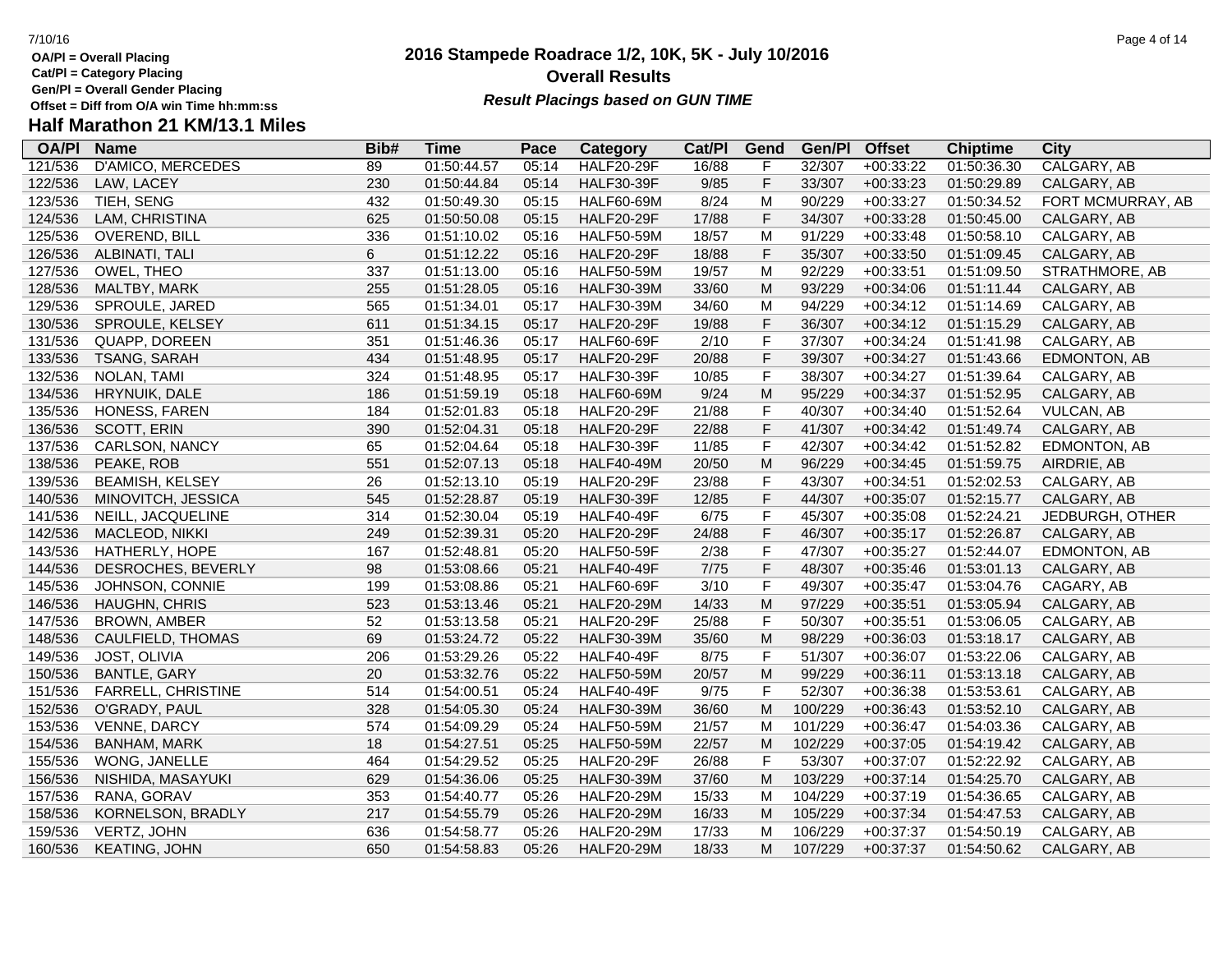**Gen/Pl = Overall Gender Placing**

# **Half Marathon 21 KM/13.1 Miles**

| <b>OA/PI</b> | <b>Name</b>           | Bib# | <b>Time</b> | Pace  | <b>Category</b>   | Cat/PI | Gend        | Gen/Pl  | <b>Offset</b> | <b>Chiptime</b> | <b>City</b>         |
|--------------|-----------------------|------|-------------|-------|-------------------|--------|-------------|---------|---------------|-----------------|---------------------|
| 161/536      | <b>MOORMAN, PETER</b> | 547  | 01:55:03.30 | 05:27 | <b>HALF20-29M</b> | 19/33  | м           | 108/229 | $+00:37:41$   | 01:54:47.59     | CALGARY, AB, CANAD/ |
| 162/536      | BERLINGER, BEN        | 491  | 01:55:09.24 | 05:27 | <b>HALF30-39M</b> | 38/60  | M           | 109/229 | $+00:37:47$   | 01:54:47.40     | CALGARY, AB         |
| 163/536      | COOZE, MICHELLE       | 612  | 01:55:22.29 | 05:28 | <b>HALF40-49F</b> | 10/75  | F           | 54/307  | $+00:38:00$   | 01:55:12.20     | CALGARY, AB         |
| 164/536      | CORMIER, RANDY        | 81   | 01:55:26.70 | 05:28 | <b>HALF50-59M</b> | 23/57  | M           | 110/229 | $+00:38:05$   | 01:55:25.08     | CALGARY, AB         |
| 165/536      | PAGE, STACEY          | 339  | 01:55:30.49 | 05:28 | <b>HALF40-49F</b> | 11/75  | F           | 55/307  | $+00:38:08$   | 01:55:20.03     | CALGARY, AB         |
| 166/536      | OGRODNIK, NATALIA     | 332  | 01:55:45.04 | 05:29 | <b>HALF20-29F</b> | 27/88  | F           | 56/307  | $+00:38:23$   | 01:55:41.42     | CALGARY, AB         |
| 167/536      | <b>CURRAN, CONNOR</b> | 88   | 01:55:46.53 | 05:29 | <b>HALF20-29M</b> | 20/33  | M           | 111/229 | $+00:38:24$   | 01:55:30.82     | CALGARY, AB         |
| 168/536      | MCCAFFREY, JAMES      | 264  | 01:55:46.80 | 05:29 | <b>HALF20-29M</b> | 21/33  | M           | 112/229 | $+00:38:25$   | 01:55:31.54     | NEWRY, OTHER        |
| 169/536      | WILMS, RANDY          | 457  | 01:55:47.25 | 05:29 | <b>HALF30-39M</b> | 39/60  | M           | 113/229 | $+00:38:25$   | 01:55:39.45     | CALGARY, AB         |
| 170/536      | HAMILTON, KELLE       | 621  | 01:55:57.44 | 05:29 | <b>HALF50-59F</b> | 3/38   | F           | 57/307  | $+00:38:35$   | 01:55:47.26     | CALGARY, AB         |
| 171/536      | REABURN, JACQUI       | 651  | 01:56:02.76 | 05:29 | <b>HALF20-29F</b> | 28/88  | F           | 58/307  | $+00:38:41$   | 01:55:48.49     | CALGARY, AB         |
| 172/536      | SELBY, SASHA          | 560  | 01:56:10.30 | 05:30 | <b>HALF20-29F</b> | 29/88  | F           | 59/307  | $+00:38:48$   | 01:55:59.46     | CALGARY, AB         |
| 173/536      | MACLEOD, KARI         | 248  | 01:56:19.09 | 05:30 | <b>HALF20-29F</b> | 30/88  | F           | 60/307  | $+00:38:57$   | 01:56:06.89     | CALGARY, AB         |
| 174/536      | SEGUIN, MARCEL        | 393  | 01:56:22.44 | 05:30 | <b>HALF20-29M</b> | 22/33  | M           | 114/229 | $+00:39:00$   | 01:56:03.49     | CALGARY, AB         |
| 175/536      | SMITH, BRAD           | 602  | 01:56:25.15 | 05:31 | <b>HALF40-49M</b> | 21/50  | M           | 115/229 | $+00:39:03$   | 01:56:15.68     | CALGARY, AB         |
| 176/536      | JANSEN, RICHARD       | 195  | 01:56:25.62 | 05:31 | <b>HALF40-49M</b> | 22/50  | M           | 116/229 | $+00:39:03$   | 01:56:12.86     | CALGARY, AB         |
| 177/536      | LUYANDO, GERARDO      | 538  | 01:56:39.07 | 05:31 | <b>HALF40-49M</b> | 23/50  | M           | 117/229 | $+00:39:17$   | 01:56:21.42     | CALGARY, AB         |
| 178/536      | HANNAH, KEITH         | 161  | 01:56:42.59 | 05:31 | <b>HALF60-69M</b> | 10/24  | M           | 118/229 | $+00:39:20$   | 01:56:29.83     | SYLVAN LAKE, AB     |
| 179/536      | DEAN, CARENA          | 586  | 01:56:44.58 | 05:31 | <b>HALF30-39F</b> | 13/85  | $\mathsf F$ | 61/307  | $+00:39:22$   | 01:56:42.84     | SQUAMISH, BC        |
| 180/536      | NEWLAND, JESSICA      | 317  | 01:56:45.06 | 05:31 | HALF19&UF         | 2/9    | F           | 62/307  | $+00:39:23$   | 01:56:23.39     | OKOTOKS, AB         |
| 181/536      | COLEMAN, CYNTHIA      | 75   | 01:56:51.17 | 05:32 | <b>HALF40-49F</b> | 12/75  | F           | 63/307  | +00:39:29     | 01:56:35.22     | CALGARY, AB         |
| 182/536      | YUEN, WALTER          | 479  | 01:56:58.20 | 05:32 | <b>HALF50-59M</b> | 24/57  | M           | 119/229 | $+00:39:36$   | 01:56:49.32     | WINNIPEG, MB        |
| 183/536      | <b>EVENS, SHARON</b>  | 119  | 01:56:59.63 | 05:32 | <b>HALF50-59F</b> | 4/38   | $\mathsf F$ | 64/307  | $+00:39:37$   | 01:56:42.76     | CALGARY, AB         |
| 184/536      | TOT, NANDOR           | 653  | 01:57:16.86 | 05:33 | <b>HALF50-59M</b> | 25/57  | M           | 120/229 | $+00:39:55$   | 01:57:13.44     | CA;LGARY, AB        |
| 185/536      | <b>BAAR, CLIFF</b>    | 14   | 01:57:24.57 | 05:33 | <b>HALF40-49M</b> | 24/50  | M           | 121/229 | $+00:40:02$   | 01:57:14.87     | CALGARY, AB         |
| 186/536      | <b>HALL, LAURA</b>    | 158  | 01:57:27.49 | 05:33 | <b>HALF20-29F</b> | 31/88  | F           | 65/307  | $+00:40:05$   | 01:57:16.21     | CALGARY, AB         |
| 187/536      | COTE, MIREILLE        | 503  | 01:57:28.44 | 05:34 | <b>HALF20-29F</b> | 32/88  | F           | 66/307  | $+00:40:06$   | 01:57:18.58     | CALGARY, AB         |
| 188/536      | ZNAK, MIKE            | 484  | 01:57:28.70 | 05:34 | <b>HALF60-69M</b> | 11/24  | ${\sf M}$   | 122/229 | $+00:40:07$   | 01:57:14.43     | RED DEER, AB        |
| 189/536      | NIERADKA, ABIGAIL     | 321  | 01:57:29.06 | 05:34 | <b>HALF20-29F</b> | 33/88  | F           | 67/307  | $+00:40:07$   | 01:57:11.25     | CALGARY, AB         |
| 190/536      | DAY, JAMES            | 509  | 01:57:29.36 | 05:34 | <b>HALF30-39M</b> | 40/60  | M           | 123/229 | $+00:40:07$   | 01:57:09.98     | CALGARY, AB         |
| 191/536      | YANG, DONG HUN        | 473  | 01:57:37.07 | 05:34 | <b>HALF40-49M</b> | 25/50  | M           | 124/229 | $+00:40:15$   | 01:57:16.89     | CALGARY, AB         |
| 192/536      | FREUND, JENNIFER      | 135  | 01:57:42.87 | 05:34 | <b>HALF40-49F</b> | 13/75  | F           | 68/307  | $+00:40:21$   | 01:57:40.37     | CALGARY, AB         |
| 193/536      | <b>SIKKES, KRISTA</b> | 562  | 01:57:43.71 | 05:34 | <b>HALF30-39F</b> | 14/85  | $\mathsf F$ | 69/307  | $+00:40:22$   | 01:57:39.05     | PENHOLD, AB         |
| 194/536      | NARANG, PRETUM        | 312  | 01:57:57.24 | 05:35 | <b>HALF30-39M</b> | 41/60  | ${\sf M}$   | 125/229 | $+00:40:35$   | 01:57:41.13     | CALGARY, AB         |
| 195/536      | MCCLELLAND, MORGAN    | 265  | 01:58:01.50 | 05:35 | <b>HALF20-29F</b> | 34/88  | F           | 70/307  | $+00:40:39$   | 01:57:03.53     | EDMONTON, AB        |
| 196/536      | YOUNG, GRANT          | 474  | 01:58:04.33 | 05:35 | <b>HALF40-49M</b> | 26/50  | M           | 126/229 | $+00:40:42$   | 01:57:50.15     | CALGARY, AB         |
| 197/536      | HUFF, GORDON          | 189  | 01:58:04.91 | 05:35 | <b>HALF60-69M</b> | 12/24  | M           | 127/229 | $+00:40:43$   | 01:57:50.61     | RED DEER, AB        |
| 198/536      | WILSON, CAM           | 458  | 01:58:06.66 | 05:35 | <b>HALF50-59M</b> | 26/57  | M           | 128/229 | $+00:40:44$   | 01:57:39.74     | CALGARY, AB         |
| 199/536      | FOX, RAE              | 620  | 01:58:06.89 | 05:35 | <b>HALF20-29F</b> | 35/88  | F           | 71/307  | $+00:40:45$   | 01:57:51.72     | CALGARY, AB         |
| 200/536      | SCHNEIDER, RIA        | 385  | 01:58:08.30 | 05:35 | <b>HALF30-39F</b> | 15/85  | F           | 72/307  | $+00:40:46$   | 01:57:54.10     | CALGARY, AB         |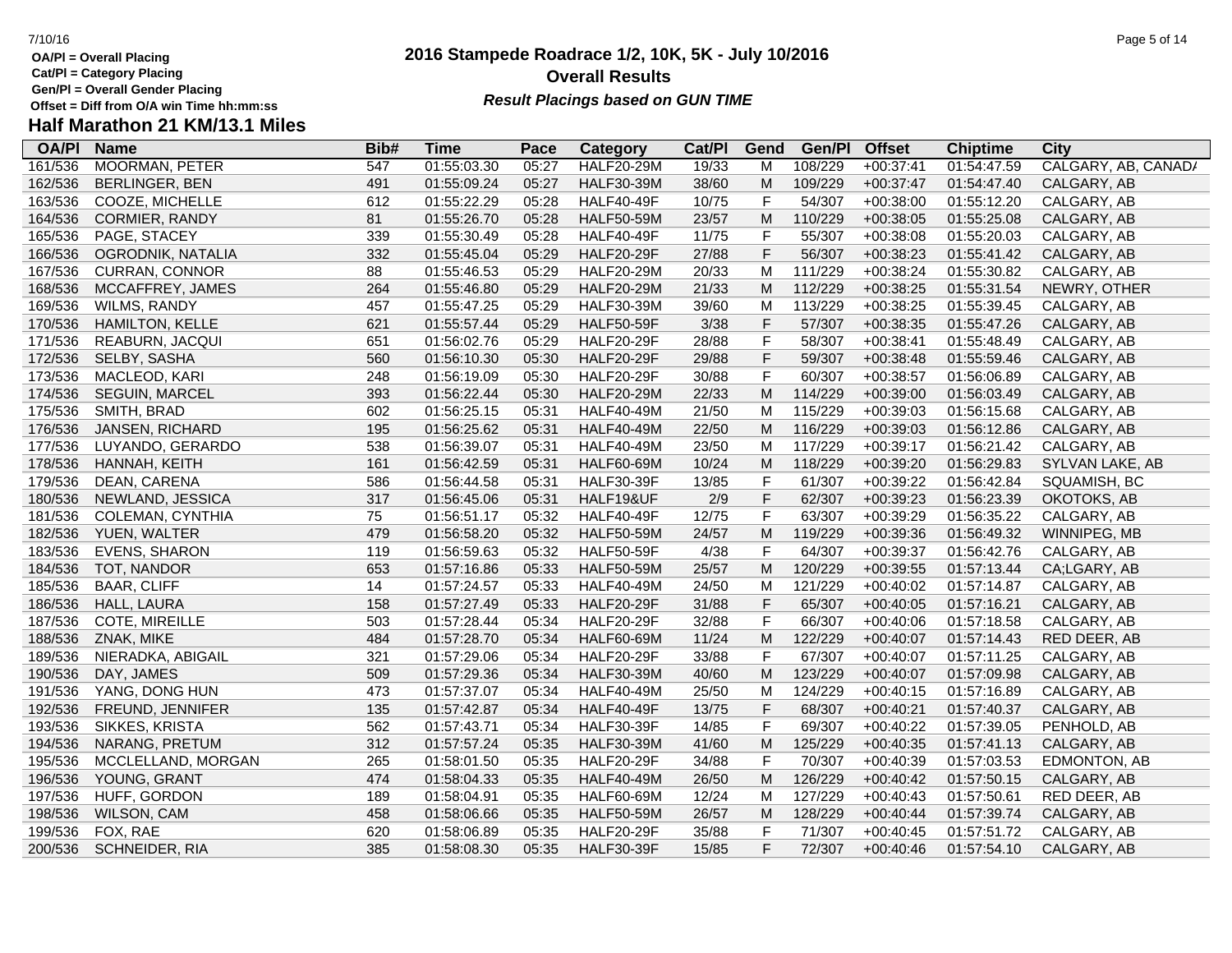**Gen/Pl = Overall Gender Placing**

# **Half Marathon 21 KM/13.1 Miles**

| <b>OA/PI</b> | <b>Name</b>             | Bib# | <b>Time</b> | Pace  | Category          | Cat/PI | Gend        | Gen/Pl  | <b>Offset</b> | <b>Chiptime</b> | City                    |
|--------------|-------------------------|------|-------------|-------|-------------------|--------|-------------|---------|---------------|-----------------|-------------------------|
| 201/536      | NEWLAND, MATT           | 318  | 01:58:08.30 | 05:35 | <b>HALF40-49M</b> | 27/50  | M           | 129/229 | $+00:40:46$   | 01:58:02.84     | <b>HONG KONG, OTHER</b> |
| 202/536      | <b>MOYNIHAN, PAUL</b>   | 299  | 01:58:17.18 | 05:36 | <b>HALF50-59M</b> | 27/57  | M           | 130/229 | $+00:40:55$   | 01:58:05.74     | CALGARY, AB             |
| 203/536      | DEGRAFF, TREVOR         | 95   | 01:58:18.28 | 05:36 | <b>HALF40-49M</b> | 28/50  | M           | 131/229 | $+00:40:56$   | 01:57:57.67     | CALGARY, AB             |
| 204/536      | EVANGELOPOULOS, DIMITRA | 114  | 01:58:18.48 | 05:36 | <b>HALF20-29F</b> | 36/88  | $\mathsf F$ | 73/307  | $+00:40:56$   | 01:57:18.05     | CALGARY, AB             |
| 205/536      | BROWN, VALERIE          | 53   | 01:58:19.24 | 05:36 | <b>HALF30-39F</b> | 16/85  | $\mathsf F$ | 74/307  | $+00:40:57$   | 01:58:04.19     | AIRDRIE, AB             |
| 206/536      | SILVESTER, DAVE         | 399  | 01:58:28.31 | 05:36 | <b>HALF50-59M</b> | 28/57  | M           | 132/229 | $+00:41:06$   | 01:58:11.98     | OTTAWA, ON              |
| 207/536      | HELMLE, AMANDA          | 524  | 01:58:40.00 | 05:37 | <b>HALF30-39F</b> | 17/85  | $\mathsf F$ | 75/307  | $+00:41:18$   | 01:58:33.57     | FORT MCMURRAY, AB       |
| 208/536      | MCARTHUR, SCOTT         | 263  | 01:58:44.60 | 05:37 | <b>HALF50-59M</b> | 29/57  | M           | 133/229 | $+00:41:22$   | 01:58:36.61     | CALGARY, AB             |
| 209/536      | <b>BEATTY, DENISE</b>   | 28   | 01:58:44.96 | 05:37 | <b>HALF40-49F</b> | 14/75  | $\mathsf F$ | 76/307  | $+00:41:23$   | 01:58:37.15     | CALGARY, AB             |
| 210/536      | PISO, CAL               | 553  | 01:58:52.26 | 05:38 | <b>HALF50-59M</b> | 30/57  | M           | 134/229 | $+00:41:30$   | 01:58:35.65     | STONY PLAIN, AB         |
| 211/536      | LAMEY, JORDAN           | 226  | 01:58:54.37 | 05:38 | <b>HALF20-29F</b> | 37/88  | $\mathsf F$ | 77/307  | $+00:41:32$   | 01:58:47.08     | CALGARY, AB             |
| 212/536      | HYDE, TRISTAN           | 193  | 01:58:54.45 | 05:38 | <b>HALF20-29M</b> | 23/33  | M           | 135/229 | $+00:41:32$   | 01:58:37.18     | CALGARY, AB             |
| 213/536      | REILANDER, SHANA        | 359  | 01:58:57.47 | 05:38 | <b>HALF20-29F</b> | 38/88  | $\mathsf F$ | 78/307  | $+00:41:35$   | 01:58:49.66     | CALGARY, AB             |
| 214/536      | LAMBERT, MARK           | 626  | 01:58:57.78 | 05:38 | <b>HALF40-49M</b> | 29/50  | M           | 136/229 | $+00:41:36$   | 01:58:57.78     | OKOTOKS, AB             |
| 215/536      | MIGLIARESE, ANGELO      | 285  | 01:59:01.78 | 05:38 | <b>HALF50-59M</b> | 31/57  | M           | 137/229 | $+00:41:40$   | 01:58:40.11     | CALGARY, AB             |
| 216/536      | <b>BLACKER, WILLOW</b>  | 39   | 01:59:10.72 | 05:38 | <b>HALF20-29F</b> | 39/88  | $\mathsf F$ | 79/307  | $+00:41:49$   | 01:59:00.08     | CALGARY, AB             |
| 217/536      | MCKENNA, PHILIP         | 542  | 01:59:16.72 | 05:39 | <b>HALF40-49M</b> | 30/50  | M           | 138/229 | $+00:41:55$   | 01:58:54.67     | CALGARY, AB             |
| 218/536      | KIEFER, ERIN            | 528  | 01:59:32.51 | 05:39 | <b>HALF30-39F</b> | 18/85  | $\mathsf F$ | 80/307  | $+00:42:10$   | 01:59:24.20     | REGINA, SK              |
| 219/536      | MCLELLAN, LAUREN        | 276  | 01:59:32.86 | 05:39 | <b>HALF30-39F</b> | 19/85  | $\mathsf F$ | 81/307  | $+00:42:11$   | 01:59:23.89     | REGINA, SK              |
| 220/536      | RIVERA, CHRIS           | 363  | 01:59:41.75 | 05:40 | <b>HALF20-29M</b> | 24/33  | M           | 139/229 | $+00:42:20$   | 01:59:30.13     | EDMONTON, AB            |
| 221/536      | <b>BURNSTAD, JOLENE</b> | 618  | 01:59:42.00 | 05:40 | <b>HALF40-49F</b> | 15/75  | $\mathsf F$ | 82/307  | $+00:42:20$   | 01:59:30.46     | EDMONTON, AB            |
| 222/536      | <b>MCINNES, BRENDA</b>  | 269  | 01:59:44.39 | 05:40 | <b>HALF40-49F</b> | 16/75  | $\mathsf F$ | 83/307  | $+00:42:22$   | 01:59:34.99     | CALGARY, AB             |
| 223/536      | HARTMAN, JO-ANN         | 522  | 01:59:49.74 | 05:40 | <b>HALF40-49F</b> | 17/75  | $\mathsf F$ | 84/307  | $+00:42:28$   | 01:59:39.78     | <b>BRAGG CREEK, AB</b>  |
| 224/536      | HAMELIN, ROBERTA        | 160  | 01:59:51.98 | 05:40 | <b>HALF30-39F</b> | 20/85  | $\mathsf F$ | 85/307  | $+00:42:30$   | 01:59:41.93     | CALGARY, AB             |
| 225/536      | GODFREY, EMILY          | 609  | 01:59:52.64 | 05:40 | <b>HALF20-29F</b> | 40/88  | $\mathsf F$ | 86/307  | $+00:42:30$   | 01:59:45.11     | CALGARY, AB             |
| 226/536      | CHURCH, GINNY           | 585  | 01:59:58.90 | 05:41 | <b>HALF30-39F</b> | 21/85  | $\mathsf F$ | 87/307  | $+00:42:37$   | 01:59:45.90     | <b>BRANDON, MB</b>      |
| 227/536      | <b>BLACK, KENT</b>      | 37   | 02:00:05.01 | 05:41 | <b>HALF50-59M</b> | 32/57  | M           | 140/229 | $+00:42:43$   | 01:59:50.31     | CALGARY, AB             |
| 228/536      | HALL, DEBORAH           | 157  | 02:00:11.12 | 05:41 | <b>HALF40-49F</b> | 18/75  | $\mathsf F$ | 88/307  | $+00:42:49$   | 01:59:50.78     | CALGARY, AB             |
| 229/536      | <b>WELLS, JASON</b>     | 450  | 02:00:15.88 | 05:41 | <b>HALF40-49M</b> | 31/50  | M           | 141/229 | $+00:42:54$   | 01:59:50.90     | CALGARY, AB             |
| 230/536      | HARASYM, MICHAEL        | 519  | 02:00:37.26 | 05:42 | <b>HALF50-59M</b> | 33/57  | M           | 142/229 | $+00:43:15$   | 02:00:07.70     | AIRDRIE, AB             |
| 231/536      | STATHAM, KERRY          | 412  | 02:00:39.15 | 05:43 | <b>HALF40-49M</b> | 32/50  | M           | 143/229 | $+00:43:17$   | 02:00:22.34     | OKOTOKS, AB             |
| 232/536      | LAPORTE, MARCY          | 228  | 02:00:49.97 | 05:43 | <b>HALF30-39F</b> | 22/85  | $\mathsf F$ | 89/307  | $+00:43:28$   | 02:00:42.59     | LETHBRIDGE, AB          |
| 233/536      | FITZGERALD, STEPHANIE   | 131  | 02:01:09.70 | 05:44 | <b>HALF30-39F</b> | 23/85  | $\mathsf F$ | 90/307  | $+00:43:48$   | 02:00:59.40     | PRIDDIS, AB             |
| 234/536      | POOLE, AMBER            | 347  | 02:01:33.34 | 05:45 | <b>HALF30-39F</b> | 24/85  | $\mathsf F$ | 91/307  | $+00:44:11$   | 02:00:59.02     | CALGARY, AB             |
| 235/536      | TAIT, KODI              | 427  | 02:01:39.42 | 05:45 | <b>HALF30-39F</b> | 25/85  | $\mathsf F$ | 92/307  | $+00:44:17$   | 02:01:36.20     | CALGARY, AB             |
| 236/536      | <b>BAILEY, ASHLEY</b>   | 16   | 02:01:44.09 | 05:46 | <b>HALF20-29F</b> | 41/88  | $\mathsf F$ | 93/307  | $+00:44:22$   | 02:01:26.44     | <b>WESTEROSE, AB</b>    |
| 237/536      | LALONDE, BRIAN          | 592  | 02:01:51.77 | 05:46 | <b>HALF50-59M</b> | 34/57  | M           | 144/229 | $+00:44:30$   | 02:01:28.24     | CALGARY, AB             |
| 238/536      | THERRIEN, MOLLY         | 431  | 02:02:10.08 | 05:47 | <b>HALF40-49F</b> | 19/75  | $\mathsf F$ | 94/307  | $+00:44:48$   | 02:02:01.70     | CALGARY, AB             |
| 239/536      | LEDENE, LANA            | 535  | 02:02:11.71 | 05:47 | <b>HALF40-49F</b> | 20/75  | $\mathsf F$ | 95/307  | $+00:44:50$   | 02:02:00.17     | CALGARY, AB             |
| 240/536      | MOORE, RANDY            | 596  | 02:02:23.70 | 05:48 | <b>HALF50-59M</b> | 35/57  | M           | 145/229 | $+00:45:02$   | 02:02:06.43     | CALGARY, AB             |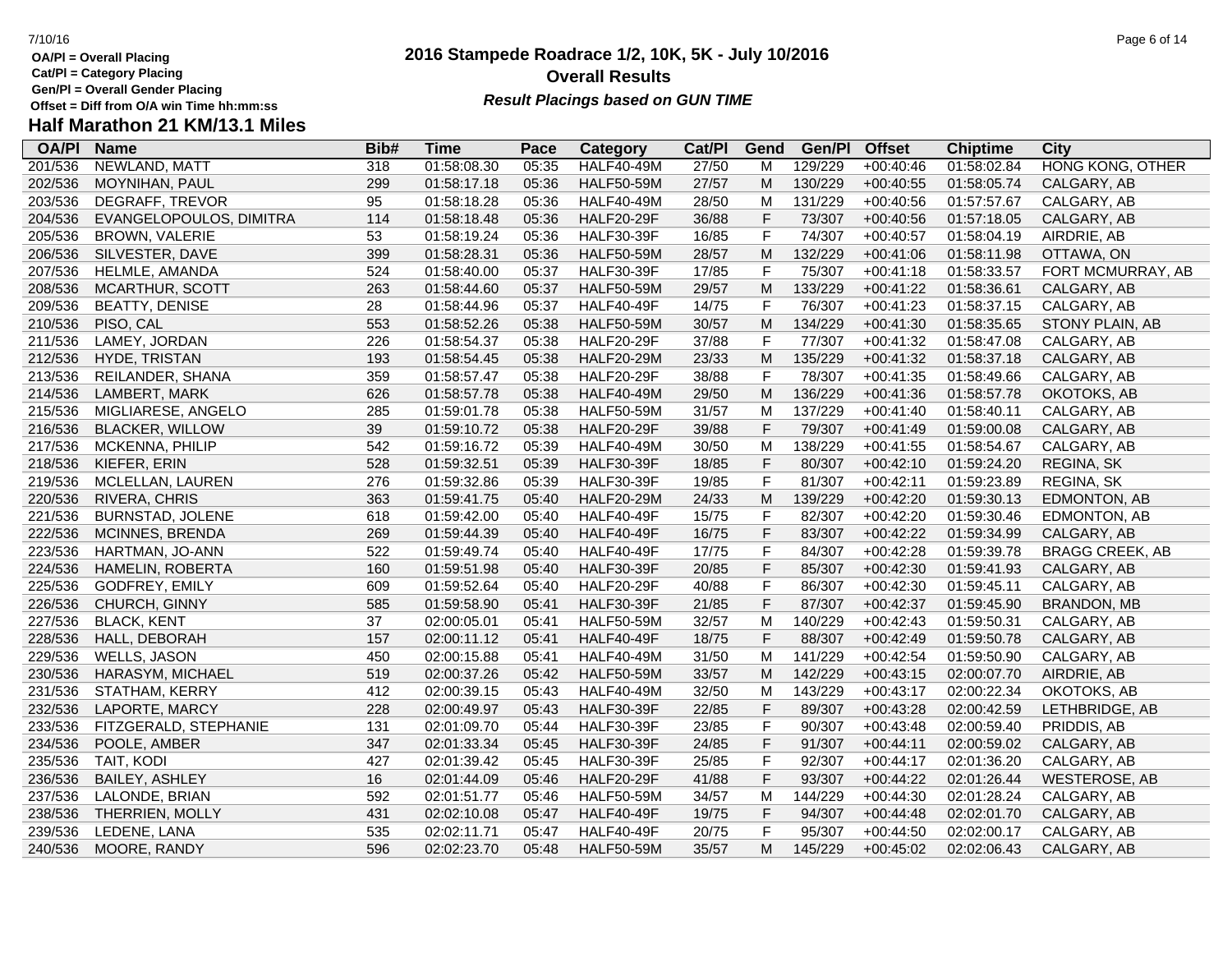**Gen/Pl = Overall Gender Placing**

# **Half Marathon 21 KM/13.1 Miles**

| <b>OA/PI</b> | <b>Name</b>           | Bib# | <b>Time</b> | Pace  | <b>Category</b>   | Cat/PI | <b>Gend</b>  | Gen/Pl  | <b>Offset</b> | <b>Chiptime</b> | <b>City</b>    |
|--------------|-----------------------|------|-------------|-------|-------------------|--------|--------------|---------|---------------|-----------------|----------------|
| 241/536      | MOORE, BETTY          | 595  | 02:02:24.24 | 05:48 | <b>HALF50-59F</b> | 5/38   | F            | 96/307  | $+00:45:02$   | 02:02:08.01     | CALGARY, AB    |
| 242/536      | KELLETT, TRACY        | 209  | 02:02:28.64 | 05:48 | <b>HALF40-49F</b> | 21/75  | $\mathsf F$  | 97/307  | $+00:45:06$   | 02:02:10.19     | CALGARY, AB    |
| 243/536      | ROMANIUK, RICHELLE    | 630  | 02:02:34.79 | 05:48 | <b>HALF30-39F</b> | 26/85  | $\mathsf F$  | 98/307  | $+00:45:13$   | 02:02:23.72     | CONSORT, AB    |
| 244/536      | KIDD, RACHEL          | 527  | 02:02:35.23 | 05:48 | <b>HALF20-29F</b> | 42/88  | $\mathsf F$  | 99/307  | $+00:45:13$   | 02:02:17.92     | CALGARY, AB    |
| 245/536      | ARDAKANI, OMID        | 12   | 02:02:37.63 | 05:48 | <b>HALF40-49M</b> | 33/50  | M            | 146/229 | $+00:45:15$   | 02:02:16.85     | CALGARY, AB    |
| 246/536      | MOSQUEIRA, MARIANA    | 298  | 02:03:01.39 | 05:49 | <b>HALF20-29F</b> | 43/88  | $\mathsf F$  | 100/307 | $+00:45:39$   | 02:02:55.35     | CALGARY, AB    |
| 247/536      | MARCIANO, URI         | 633  | 02:03:03.38 | 05:49 | <b>HALF50-59M</b> | 36/57  | M            | 147/229 | $+00:45:41$   | 02:03:03.30     | CALGARY, AB    |
| 248/536      | LUMLEY, BILL          | 242  | 02:03:04.44 | 05:49 | <b>HALF50-59M</b> | 37/57  | M            | 148/229 | $+00:45:42$   | 02:02:41.59     | LANGDON, AB    |
| 249/536      | ALBERTS, MITCHELL     | 4    | 02:03:12.75 | 05:50 | <b>HALF20-29M</b> | 25/33  | M            | 149/229 | $+00:45:51$   | 02:03:03.96     | CALGARY, AB    |
| 250/536      | SEVERS, STACEY        | 395  | 02:03:15.89 | 05:50 | <b>HALF30-39F</b> | 27/85  | $\mathsf F$  | 101/307 | $+00:45:54$   | 02:03:02.81     | CALGARY, AB    |
| 251/536      | FLEMING, SARAH        | 132  | 02:03:22.42 | 05:50 | <b>HALF20-29F</b> | 44/88  | $\mathsf F$  | 102/307 | $+00:46:00$   | 02:03:08.76     | CALGARY, AB    |
| 252/536      | MRAZ, KATHERINE       | 300  | 02:03:30.22 | 05:51 | <b>HALF20-29F</b> | 45/88  | $\mathsf{F}$ | 103/307 | $+00:46:08$   | 02:03:04.55     | CALGARY, AB    |
| 253/536      | OBRIEN, DAVID         | 329  | 02:03:34.29 | 05:51 | <b>HALF50-59M</b> | 38/57  | M            | 150/229 | $+00:46:12$   | 02:03:18.78     | CALGARY, AB    |
| 254/536      | DYSON, TERRY          | 109  | 02:03:35.81 | 05:51 | <b>HALF30-39F</b> | 28/85  | $\mathsf{F}$ | 104/307 | $+00:46:14$   | 02:03:26.11     | CALGARY, AB    |
| 255/536      | MILBURY, DAWSON       | 286  | 02:04:11.24 | 05:53 | <b>HALF50-59M</b> | 39/57  | M            | 151/229 | $+00:46:49$   | 02:03:44.53     | CALGARY, AB    |
| 256/536      | <b>BURNS, DEBRA</b>   | 58   | 02:04:21.96 | 05:53 | <b>HALF50-59F</b> | 6/38   | $\mathsf F$  | 105/307 | $+00:47:00$   | 02:04:02.64     | NAVAN, ON      |
| 257/536      | <b>BURNS, WALLY</b>   | 59   | 02:04:22.18 | 05:53 | <b>HALF50-59M</b> | 40/57  | M            | 152/229 | $+00:47:00$   | 02:04:02.98     | NAVAN, ON      |
| 258/536      | WILLISKO, MICHAEL     | 455  | 02:04:22.82 | 05:53 | <b>HALF30-39M</b> | 42/60  | M            | 153/229 | $+00:47:01$   | 02:04:18.43     | CALGARY, AB    |
| 259/536      | HARDY, KATHERINE      | 163  | 02:04:28.44 | 05:53 | HALF40-49F        | 22/75  | $\mathsf F$  | 106/307 | $+00:47:06$   | 02:04:14.86     | CALGARY, AB    |
| 260/536      | LYLE, DIANNE          | 243  | 02:04:29.30 | 05:53 | <b>HALF40-49F</b> | 23/75  | $\mathsf F$  | 107/307 | $+00:47:07$   | 02:04:09.53     | CALGARY, AB    |
| 261/536      | LAW, STEPHANIE        | 232  | 02:04:29.60 | 05:53 | <b>HALF30-39F</b> | 29/85  | $\mathsf{F}$ | 108/307 | $+00:47:07$   | 02:04:02.77     | CALGARY, AB    |
| 262/536      | <b>BALDO, NATALIE</b> | 614  | 02:04:30.94 | 05:54 | <b>HALF40-49F</b> | 24/75  | $\mathsf F$  | 109/307 | $+00:47:09$   | 02:04:02.59     | CALGARY, AB    |
| 263/536      | EVANS, LINDSAY        | 117  | 02:04:34.00 | 05:54 | <b>HALF20-29F</b> | 46/88  | $\mathsf{F}$ | 110/307 | $+00:47:12$   | 02:04:11.69     | CALGARY, AB    |
| 264/536      | SWITFT, MIKE          | 568  | 02:04:35.16 | 05:54 | <b>HALF50-59M</b> | 41/57  | M            | 154/229 | $+00:47:13$   | 02:04:28.15     | CASTLEGAR, BC  |
| 265/536      | KMET, JASON           | 216  | 02:04:35.40 | 05:54 | <b>HALF40-49M</b> | 34/50  | M            | 155/229 | $+00:47:13$   | 02:04:19.37     | CALGARY, AB    |
| 266/536      | TAN, JIN              | 428  | 02:04:40.20 | 05:54 | <b>HALF30-39F</b> | 30/85  | $\mathsf{F}$ | 111/307 | $+00:47:18$   | 02:04:19.45     | CALGARY, AB    |
| 267/536      | REFVIK, LAUREN        | 358  | 02:04:40.78 | 05:54 | <b>HALF30-39F</b> | 31/85  | $\mathsf F$  | 112/307 | $+00:47:19$   | 02:04:27.03     | CALGARY, AB    |
| 268/536      | MULVIHILL, TERRY      | 305  | 02:04:50.93 | 05:55 | <b>HALF50-59M</b> | 42/57  | M            | 156/229 | $+00:47:29$   | 02:04:26.55     | STRATHMORE, AB |
| 269/536      | OMAN, SANDY           | 333  | 02:04:51.25 | 05:55 | <b>HALF50-59F</b> | 7/38   | $\mathsf{F}$ | 113/307 | $+00:47:29$   | 02:04:30.90     | CALGARY, AB    |
| 270/536      | <b>BANKS, PETER</b>   | 19   | 02:04:53.40 | 05:55 | <b>HALF40-49M</b> | 35/50  | M            | 157/229 | $+00:47:31$   | 02:04:40.20     | OKOTOKS, AB    |
| 271/536      | QUACH, KIMBERLY       | 350  | 02:05:12.26 | 05:56 | <b>HALF20-29F</b> | 47/88  | $\mathsf F$  | 114/307 | $+00:47:50$   | 02:04:59.76     | CALGARY, AB    |
| 272/536      | MUNRO, REID           | 307  | 02:05:15.57 | 05:56 | <b>HALF20-29M</b> | 26/33  | M            | 158/229 | $+00:47:53$   | 02:04:57.78     | CALGARY, AB    |
| 273/536      | MUNRO, TANIS          | 308  | 02:05:15.83 | 05:56 | <b>HALF20-29F</b> | 48/88  | $\mathsf F$  | 115/307 | $+00:47:54$   | 02:04:58.04     | CALGARY, AB    |
| 274/536      | MASSINA, SEAN         | 262  | 02:05:19.68 | 05:56 | <b>HALF30-39M</b> | 43/60  | M            | 159/229 | $+00:47:58$   | 02:05:07.66     | CALGARY, AB    |
| 275/536      | GRAY, KEN             | 150  | 02:05:23.87 | 05:56 | HALF70+M          | 1/2    | M            | 160/229 | $+00:48:02$   | 02:05:17.83     | CALGARY, AB    |
| 276/536      | PAO, WING YI          | 340  | 02:05:37.26 | 05:57 | <b>HALF20-29F</b> | 49/88  | $\mathsf F$  | 116/307 | $+00:48:15$   | 02:05:19.61     | REGINA, SK     |
| 277/536      | <b>BIRD, HOLLY</b>    | 35   | 02:05:41.01 | 05:57 | <b>HALF30-39F</b> | 32/85  | $\mathsf{F}$ | 117/307 | $+00:48:19$   | 02:05:26.44     | CALGARY, AB    |
| 278/536      | VAN DER ZEE, RICHARD  | 439  | 02:05:41.22 | 05:57 | <b>HALF50-59M</b> | 43/57  | M            | 161/229 | $+00:48:19$   | 02:05:17.83     | AIRDRIE, AB    |
| 279/536      | SHEPARD, MERT         | 396  | 02:05:44.89 | 05:57 | <b>HALF20-29F</b> | 50/88  | $\mathsf{F}$ | 118/307 | $+00:48:23$   | 02:05:24.89     | CALGARY, AB    |
| 280/536      | HEAL, ANDREA          | 168  | 02:05:50.52 | 05:57 | <b>HALF20-29F</b> | 51/88  | F            | 119/307 | $+00:48:28$   | 02:05:43.71     | CALGARY, AB    |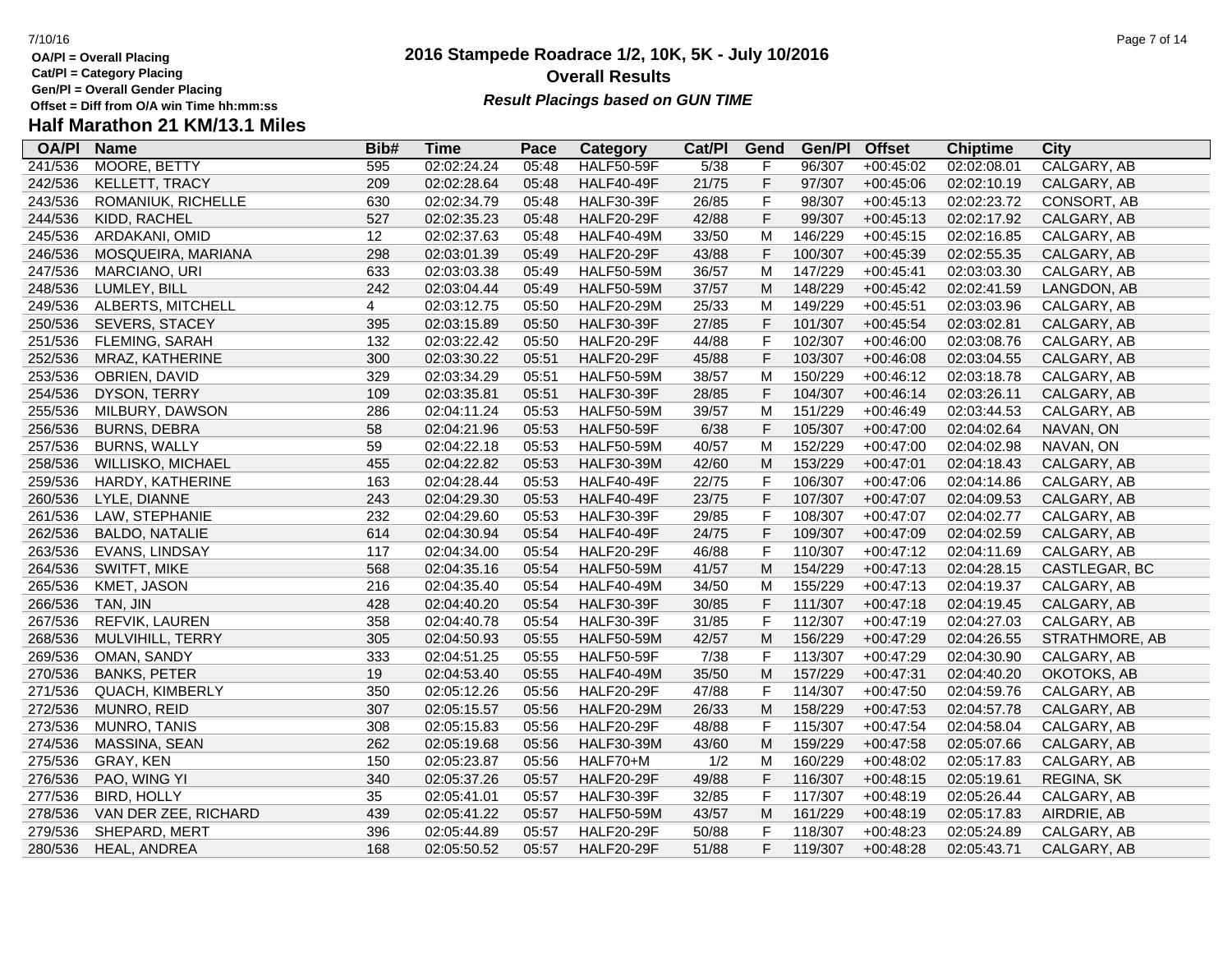**OA/Pl = Overall Placing**

**Cat/Pl = Category Placing**

**Gen/Pl = Overall Gender Placing**

**Half Marathon 21 KM/13.1 Miles**

### **2016 Stampede Roadrace 1/2, 10K, 5K - July 10/2016** 7/10/16 Page 8 of 14 **Overall Results Result Placings based on GUN TIME**

| <b>OA/PI</b> | <b>Name</b>             | Bib# | <b>Time</b> | Pace  | <b>Category</b>   | Cat/Pl | Gend         | Gen/Pl  | <b>Offset</b> | <b>Chiptime</b> | City                   |
|--------------|-------------------------|------|-------------|-------|-------------------|--------|--------------|---------|---------------|-----------------|------------------------|
| 281/536      | CARR, GILLIAN           | 67   | 02:05:56.91 | 05:58 | <b>HALF30-39F</b> | 33/85  | F            | 120/307 | $+00:48:35$   | 02:05:40.10     | CALGARY, AB            |
| 282/536      | MUNDY, GARY             | 306  | 02:05:57.05 | 05:58 | <b>HALF40-49M</b> | 36/50  | M            | 162/229 | $+00:48:35$   | 02:05:40.55     | CALGARY, AB            |
| 283/536      | JOHNSON, CAMERON        | 198  | 02:05:58.71 | 05:58 | <b>HALF30-39M</b> | 44/60  | M            | 163/229 | $+00:48:37$   | 02:05:49.74     | CALGARY, AB            |
| 284/536      | MALTSEV, MICHAEL        | 256  | 02:06:06.64 | 05:58 | <b>HALF40-49M</b> | 37/50  | M            | 164/229 | $+00:48:44$   | 02:06:04.62     | CALGARY, AB            |
| 285/536      | COOPER, JANATE          | 79   | 02:06:14.32 | 05:58 | <b>HALF40-49F</b> | 25/75  | $\mathsf F$  | 121/307 | $+00:48:52$   | 02:06:08.87     | UTOPIA, ON             |
| 286/536      | JOHNSON, PERVEEN        | 201  | 02:06:19.39 | 05:59 | HALF40-49F        | 26/75  | $\mathsf F$  | 122/307 | $+00:48:57$   | 02:06:06.13     | CALGARY, AB            |
| 287/536      | MACKINNON, BOBBIE       | 246  | 02:06:24.71 | 05:59 | HALF40-49F        | 27/75  | $\mathsf{F}$ | 123/307 | $+00:49:03$   | 02:06:06.92     | LETHBRIDGE, AB         |
| 288/536      | <b>MACKINNON, BRUCE</b> | 247  | 02:06:24.79 | 05:59 | <b>HALF50-59M</b> | 44/57  | M            | 165/229 | $+00:49:03$   | 02:06:06.33     | LETHBRIDGE, AB         |
| 289/536      | LUCKEVICH, BOJANA       | 627  | 02:06:27.69 | 05:59 | <b>HALF20-29F</b> | 52/88  | $\mathsf F$  | 124/307 | $+00:49:06$   | 02:06:11.20     | CALGARY, AB            |
| 290/536      | <b>BUFFAM, JENNY</b>    | 54   | 02:06:32.50 | 05:59 | <b>HALF30-39F</b> | 34/85  | F            | 125/307 | $+00:49:10$   | 02:05:07.62     | STRATHMORE, AB         |
| 291/536      | RAWSON, JEN             | 356  | 02:06:42.88 | 06:00 | <b>HALF20-29F</b> | 53/88  | $\mathsf{F}$ | 126/307 | $+00:49:21$   | 02:06:22.99     | CALGARY, AB            |
| 292/536      | KUYPER, SOPHIA          | 222  | 02:06:45.71 | 06:00 | <b>HALF50-59F</b> | 8/38   | F            | 127/307 | $+00:49:24$   | 02:06:32.95     | PORT HOPE, ON          |
| 293/536      | RUSH, BEN               | 556  | 02:07:09.05 | 06:01 | <b>HALF40-49M</b> | 38/50  | M            | 166/229 | $+00:49:47$   | 02:06:47.90     | SHERWOOD PARK, AB      |
| 294/536      | KAWAISHI, HIROSHI       | 207  | 02:07:23.09 | 06:02 | <b>HALF40-49M</b> | 39/50  | M            | 167/229 | $+00:50:01$   | 02:07:07.28     | CALGARY, AB            |
| 295/536      | VIMY, AARON             | 631  | 02:07:27.36 | 06:02 | <b>HALF30-39M</b> | 45/60  | M            | 168/229 | $+00:50:05$   | 02:06:58.79     | CALGARY, AB            |
| 296/536      | <b>BLADES, JANA</b>     | 496  | 02:08:09.91 | 06:04 | <b>HALF30-39F</b> | 35/85  | F            | 128/307 | $+00:50:48$   | 02:07:55.64     | <b>BRAGG CREEK, AB</b> |
| 297/536      | <b>BENSON, TRENT</b>    | 32   | 02:08:12.79 | 06:04 | <b>HALF50-59M</b> | 45/57  | M            | 169/229 | $+00:50:51$   | 02:07:37.37     | CARSTAIRS, AB          |
| 298/536      | STANGELAND, JADE        | 411  | 02:08:17.05 | 06:04 | <b>HALF20-29F</b> | 54/88  | $\mathsf F$  | 129/307 | $+00:50:55$   | 02:08:08.19     | CALGARY, AB            |
| 299/536      | FILLMORE, JULIE         | 128  | 02:08:20.72 | 06:04 | <b>HALF30-39F</b> | 36/85  | $\mathsf F$  | 130/307 | $+00:50:59$   | 02:07:46.65     | REGINA, SK             |
| 300/536      | LINSLEY, SHELBY         | 537  | 02:08:21.13 | 06:04 | <b>HALF20-29F</b> | 55/88  | $\mathsf F$  | 131/307 | $+00:50:59$   | 02:05:52.93     | CALGARY, AB            |
| 301/536      | <b>COMFORT, LINSI</b>   | 501  | 02:08:22.72 | 06:05 | <b>HALF20-29F</b> | 56/88  | $\mathsf F$  | 132/307 | $+00:51:01$   | 02:08:02.09     | CALGARY, AB            |
| 302/536      | ROKOSH, EMMA            | 370  | 02:08:27.80 | 06:05 | <b>HALF20-29F</b> | 57/88  | $\mathsf F$  | 133/307 | $+00:51:06$   | 02:08:19.15     | CALGARY, AB            |
| 303/536      | VALIN, ALEXANDER        | 438  | 02:08:33.32 | 06:05 | <b>HALF20-29M</b> | 27/33  | M            | 170/229 | $+00:51:11$   | 02:08:15.33     | AIRDRIE, AB            |
| 304/536      | SIGOUIN, TERRY-LYNN     | 398  | 02:08:35.20 | 06:05 | <b>HALF50-59F</b> | 9/38   | $\mathsf F$  | 134/307 | $+00:51:13$   | 02:08:18.97     | OTTAWA, ON             |
| 305/536      | HUTCHINSON, LAURIE      | 591  | 02:08:46.23 | 06:06 | <b>HALF50-59F</b> | 10/38  | $\mathsf{F}$ | 135/307 | $+00:51:24$   | 02:08:36.05     | CALGARY, AB            |
| 306/536      | MACPHERSON, ANDREW      | 250  | 02:08:50.13 | 06:06 | <b>HALF40-49M</b> | 40/50  | M            | 171/229 | $+00:51:28$   | 02:08:26.66     | CALGARY, AB            |
| 307/536      | DEMETRICK, MELANIE      | 96   | 02:09:03.89 | 06:07 | <b>HALF20-29F</b> | 58/88  | F            | 136/307 | $+00:51:42$   | 02:09:03.89     | CALGARY, AB            |
| 308/536      | ZIOLA, SEAN             | 606  | 02:09:07.11 | 06:07 | <b>HALF20-29M</b> | 28/33  | M            | 172/229 | $+00:51:45$   | 02:08:48.38     | CALGARY, AB            |
| 309/536      | NAGY, NICOLE            | 311  | 02:09:10.36 | 06:07 | <b>HALF40-49F</b> | 28/75  | $\mathsf F$  | 137/307 | $+00:51:48$   | 02:08:47.07     | CALGARY, AB            |
| 310/536      | LOCKWOOD, MELANIE       | 239  | 02:09:13.33 | 06:07 | HALF19&UF         | 3/9    | $\mathsf F$  | 138/307 | $+00:51:51$   | 02:08:53.23     | CALGARY, AB            |
| 311/536      | <b>BASRA, FIONA</b>     | 582  | 02:09:15.72 | 06:07 | <b>HALF30-39F</b> | 37/85  | $\mathsf F$  | 139/307 | $+00:51:54$   | 02:08:59.77     | CALGARY, AB            |
| 312/536      | HOCEVAR, LAURA          | 623  | 02:09:45.72 | 06:09 | <b>HALF20-29F</b> | 59/88  | $\mathsf F$  | 140/307 | $+00:52:24$   | 02:09:18.18     | CALGARY, AB            |
| 313/536      | SCHULTZ, RYAN           | 389  | 02:09:49.96 | 06:09 | <b>HALF40-49M</b> | 41/50  | M            | 173/229 | $+00:52:28$   | 02:09:28.50     | CALGARY, AB            |
| 314/536      | SANDS, CHRISTINA        | 601  | 02:09:50.36 | 06:09 | <b>HALF30-39F</b> | 38/85  | $\mathsf F$  | 141/307 | $+00:52:28$   | 02:09:31.99     | CALGARY, AB            |
| 315/536      | KILFOIL, KARA           | 11   | 02:09:51.52 | 06:09 | <b>HALF40-49F</b> | 29/75  | $\mathsf{F}$ | 142/307 | $+00:52:29$   | 02:09:29.47     | CALGARY, AB            |
| 316/536      | ZEMP, ARLENE            | 480  | 02:09:54.46 | 06:09 | <b>HALF50-59F</b> | 11/38  | F            | 143/307 | $+00:52:32$   | 02:09:42.40     | WHITECOURT, AB         |
| 317/536      | LALLA, ROBERT           | 534  | 02:09:54.76 | 06:09 | <b>HALF30-39M</b> | 46/60  | M            | 174/229 | $+00:52:33$   | 02:09:12.06     | PLANTSVILLE, CT        |
| 318/536      | JOHNSTON, PAUL          | 203  | 02:10:10.69 | 06:10 | <b>HALF50-59M</b> | 46/57  | M            | 175/229 | $+00:52:49$   | 02:09:55.52     | CALGARY, AB            |
| 319/536      | LISCHAK, KATRINA        | 238  | 02:10:12.79 | 06:10 | <b>HALF20-29F</b> | 60/88  | F            | 144/307 | $+00:52:51$   | 02:09:47.34     | CALGARY, AB            |

320/536 FULLER, REBECCA 138 02:10:25.04 06:10 HALF20-29F 61/88 F 145/307 +00:53:03 02:10:07.93 ALLIANCE, AB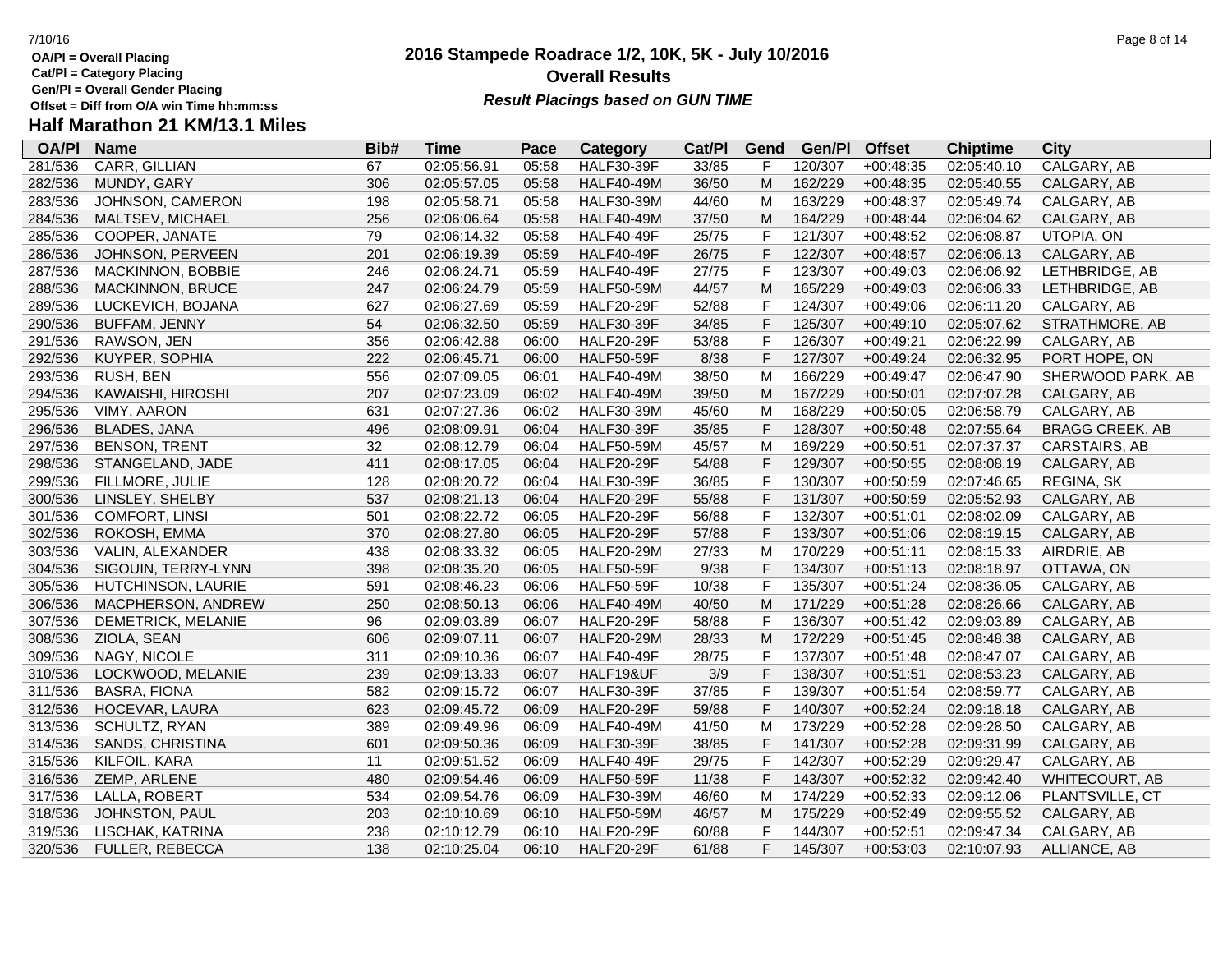**Gen/Pl = Overall Gender Placing**

### **2016 Stampede Roadrace 1/2, 10K, 5K - July 10/2016** 7/10/16 Page 9 of 14 **Overall Results Result Placings based on GUN TIME**

| <b>OA/PI</b> | <b>Name</b>                     | Bib# | Time        | Pace  | Category          | Cat/PI | Gend        | Gen/Pl  | <b>Offset</b> | <b>Chiptime</b> | City                    |
|--------------|---------------------------------|------|-------------|-------|-------------------|--------|-------------|---------|---------------|-----------------|-------------------------|
| 321/536      | FULLER, ELIZABETH               | 136  | 02:10:25.10 | 06:10 | <b>HALF20-29F</b> | 62/88  |             | 146/307 | $+00:53:03$   | 02:10:07.61     | STETTLER, AB            |
| 322/536      | <b>BROOKS, LEAH</b>             | 51   | 02:10:29.62 | 06:11 | <b>HALF20-29F</b> | 63/88  | F           | 147/307 | $+00:53:07$   | 02:10:18.74     | CALGARY, AB             |
| 323/536      | GAMACHE, KARINA                 | 140  | 02:10:34.52 | 06:11 | <b>HALF30-39F</b> | 39/85  | $\mathsf F$ | 148/307 | $+00:53:12$   | 02:10:07.41     | CALGARY, AB             |
| 324/536      | CARLSON, LAURA                  | 64   | 02:10:34.61 | 06:11 | <b>HALF30-39F</b> | 40/85  | F           | 149/307 | $+00:53:12$   | 02:10:22.87     | CALGARY, AB             |
| 325/536      | HAGLUND, JACINTA                | 517  | 02:10:39.19 | 06:11 | <b>HALF40-49F</b> | 30/75  | F           | 150/307 | $+00:53:17$   | 02:10:30.28     | <b>MEDICINE HAT, AB</b> |
| 326/536      | KWON, YOUNG-MI                  | 223  | 02:10:46.73 | 06:11 | <b>HALF40-49F</b> | 31/75  | $\mathsf F$ | 151/307 | $+00:53:25$   | 02:10:30.78     | CALGARY, AB             |
| 327/536      | SNOW, TARA                      | 407  | 02:10:51.54 | 06:12 | <b>HALF20-29F</b> | 64/88  | $\mathsf F$ | 152/307 | $+00:53:29$   | 02:10:44.73     | CALGARY, AB             |
| 328/536      | POLL, NATASHA                   | 346  | 02:10:52.13 | 06:12 | <b>HALF30-39F</b> | 41/85  | $\mathsf F$ | 153/307 | $+00:53:30$   | 02:10:25.54     | CALGARY, AB             |
| 329/536      | OGILVIE, KAREN                  | 331  | 02:10:53.14 | 06:12 | <b>HALF20-29F</b> | 65/88  | F           | 154/307 | $+00:53:31$   | 02:10:30.01     | CALGARY, AB             |
| 330/536      | SKOLNEY, GLENN                  | 402  | 02:10:55.92 | 06:12 | <b>HALF60-69M</b> | 13/24  | M           | 176/229 | $+00:53:34$   | 02:10:35.17     | DEVON, AB               |
| 331/536      | SORO, KATHLEEN                  | 564  | 02:11:32.70 | 06:14 | <b>HALF30-39F</b> | 42/85  | F           | 155/307 | $+00:54:11$   | 02:10:58.71     | CALGARY, AB             |
| 332/536      | VAN HAM, MEGAN                  | 440  | 02:11:34.16 | 06:14 | <b>HALF40-49F</b> | 32/75  | $\mathsf F$ | 156/307 | $+00:54:12$   | 02:11:08.79     | CALGARY, AB             |
| 333/536      | ROBINSON, RACHEL                | 365  | 02:11:34.22 | 06:14 | <b>HALF40-49F</b> | 33/75  | $\mathsf F$ | 157/307 | $+00:54:12$   | 02:11:08.47     | CALGARY, AB             |
| 334/536      | SUKOVIEFF, DONNA                | 421  | 02:11:39.43 | 06:14 | <b>HALF60-69F</b> | 4/10   | $\mathsf F$ | 158/307 | $+00:54:17$   | 02:11:21.18     | <b>BRAGG CREEK, AB</b>  |
| 335/536      | WOODCOCK, BEN                   | 465  | 02:11:45.49 | 06:14 | <b>HALF30-39M</b> | 47/60  | M           | 177/229 | $+00:54:23$   | 02:11:42.26     | CALGARY, AB             |
| 336/536      | NARANJO, VAL                    | 548  | 02:11:47.82 | 06:14 | <b>HALF20-29F</b> | 66/88  | $\mathsf F$ | 159/307 | $+00:54:26$   | 02:11:24.53     | CALGARY, AB             |
| 337/536      | <b>WICKTOR NEUMEIST, KELSEY</b> | 577  | 02:11:51.96 | 06:14 | <b>HALF40-49F</b> | 34/75  | $\mathsf F$ | 160/307 | $+00:54:30$   | 02:11:37.60     | PRIDDIS, AB             |
| 338/536      | LAMOUREUX, ERIN                 | 227  | 02:11:52.06 | 06:14 | <b>HALF20-29F</b> | 67/88  | $\mathsf F$ | 161/307 | $+00:54:30$   | 02:11:24.05     | CALGARY, AB             |
| 339/536      | FERGUSON, MEL                   | 127  | 02:11:53.57 | 06:15 | <b>HALF30-39F</b> | 43/85  | $\mathsf F$ | 162/307 | $+00:54:31$   | 02:11:31.52     | MORINVILLE, AB          |
| 340/536      | VERBONAC, KIERA                 | 442  | 02:11:54.93 | 06:15 | <b>HALF20-29F</b> | 68/88  | $\mathsf F$ | 163/307 | $+00:54:33$   | 02:11:47.40     | CALGARY, AB             |
| 341/536      | <b>BOURASSA, CHELSEA</b>        | 46   | 02:12:03.24 | 06:15 | <b>HALF20-29F</b> | 69/88  | $\mathsf F$ | 164/307 | $+00:54:41$   | 02:11:48.88     | RED DEER, AB            |
| 342/536      | DAVIES, STEPHANIE               | 91   | 02:12:06.25 | 06:15 | <b>HALF30-39F</b> | 44/85  | $\mathsf F$ | 165/307 | $+00:54:44$   | 02:11:38.56     | CALGARY, AB             |
| 343/536      | DIFRANCESCO, LISA               | 101  | 02:12:19.12 | 06:16 | <b>HALF50-59F</b> | 12/38  | $\mathsf F$ | 166/307 | $+00:54:57$   | 02:11:57.56     | CALGARY, AB             |
| 344/536      | MCCORMICK, SHAE                 | 267  | 02:12:39.74 | 06:17 | <b>HALF20-29F</b> | 70/88  | $\mathsf F$ | 167/307 | $+00:55:18$   | 02:12:37.80     | CALGARY, AB             |
| 345/536      | STOCKDALE, JULIE                | 418  | 02:12:39.80 | 06:17 | <b>HALF20-29F</b> | 71/88  | $\mathsf F$ | 168/307 | $+00:55:18$   | 02:12:38.05     | CALGARY, AB             |
| 346/536      | KEITH, MARGAUX                  | 208  | 02:12:41.64 | 06:17 | <b>HALF20-29F</b> | 72/88  | $\mathsf F$ | 169/307 | $+00:55:19$   | 02:12:24.38     | CALGARY, AB             |
| 348/536      | MILLETTE, ASHLEY                | 289  | 02:12:48.76 | 06:17 | <b>HALF20-29F</b> | 73/88  | $\mathsf F$ | 171/307 | $+00:55:27$   | 02:12:30.77     | CALGARY, AB             |
| 347/536      | COX, KRIS                       | 84   | 02:12:48.76 | 06:17 | <b>HALF30-39F</b> | 45/85  | F           | 170/307 | $+00:55:27$   | 02:12:30.09     | CALGARY, AB             |
| 349/536      | MORRISH, ALICIA                 | 296  | 02:12:50.65 | 06:17 | <b>HALF40-49F</b> | 35/75  | $\mathsf F$ | 172/307 | $+00:55:28$   | 02:12:23.28     | CALGARY, AB             |
| 350/536      | <b>MORRISH, IAIN</b>            | 297  | 02:12:50.93 | 06:17 | <b>HALF40-49M</b> | 42/50  | M           | 178/229 | $+00:55:29$   | 02:12:23.82     | CALGARY, AB             |
| 351/536      | KING, JENNIFER                  | 212  | 02:13:13.12 | 06:18 | <b>HALF30-39F</b> | 46/85  | $\mathsf F$ | 173/307 | $+00:55:51$   | 02:12:56.51     | STRATHMORE, AB          |
| 352/536      | BALASUNDARAM, ELAYARAJA         | 486  | 02:13:27.50 | 06:19 | <b>HALF30-39M</b> | 48/60  | M           | 179/229 | $+00:56:05$   | 02:13:08.50     | CALGARY, AB             |
| 353/536      | GEE, KAREN                      | 144  | 02:13:35.27 | 06:19 | <b>HALF40-49F</b> | 36/75  | F           | 174/307 | $+00:56:13$   | 02:13:35.27     | CALGARY, AB             |
| 354/536      | <b>BUNN, ELISE</b>              | 55   | 02:13:48.81 | 06:20 | HALF19&UF         | 4/9    | F           | 175/307 | $+00:56:27$   | 02:13:45.57     | MILLARVILLE, AB         |
| 355/536      | MIESZKALSKI, TED                | 594  | 02:13:49.50 | 06:20 | <b>HALF50-59M</b> | 47/57  | M           | 180/229 | $+00:56:27$   | 02:13:23.49     | CALGARY, AB             |
| 356/536      | PETCH, SUSAN                    | 644  | 02:14:11.22 | 06:21 | <b>HALF60-69F</b> | 5/10   | $\mathsf F$ | 176/307 | $+00:56:49$   | 02:14:00.28     | CALGARY, AB             |
| 357/536      | ALLAN, SCOTT                    | 10   | 02:14:21.00 | 06:22 | <b>HALF40-49M</b> | 43/50  | M           | 181/229 | $+00:56:59$   | 02:13:51.44     | CALGARY, AB             |
| 358/536      | NICHOLS, LEAH                   | 320  | 02:14:23.24 | 06:22 | <b>HALF50-59F</b> | 13/38  | F           | 177/307 | $+00:57:01$   | 02:14:09.66     | CALGARY, AB             |
| 359/536      | <b>HOBBS, BRIANNE</b>           | 181  | 02:14:47.55 | 06:23 | <b>HALF30-39F</b> | 47/85  | F           | 178/307 | $+00:57:25$   | 02:14:19.18     | CALGARY, AB             |
| 360/536      | <b>BURYLO, CHRIS</b>            | 60   | 02:14:51.81 | 06:23 | <b>HALF20-29M</b> | 29/33  | м           | 182/229 | $+00:57:30$   | 02:14:29.86     | CALGARY, AB             |
|              |                                 |      |             |       |                   |        |             |         |               |                 |                         |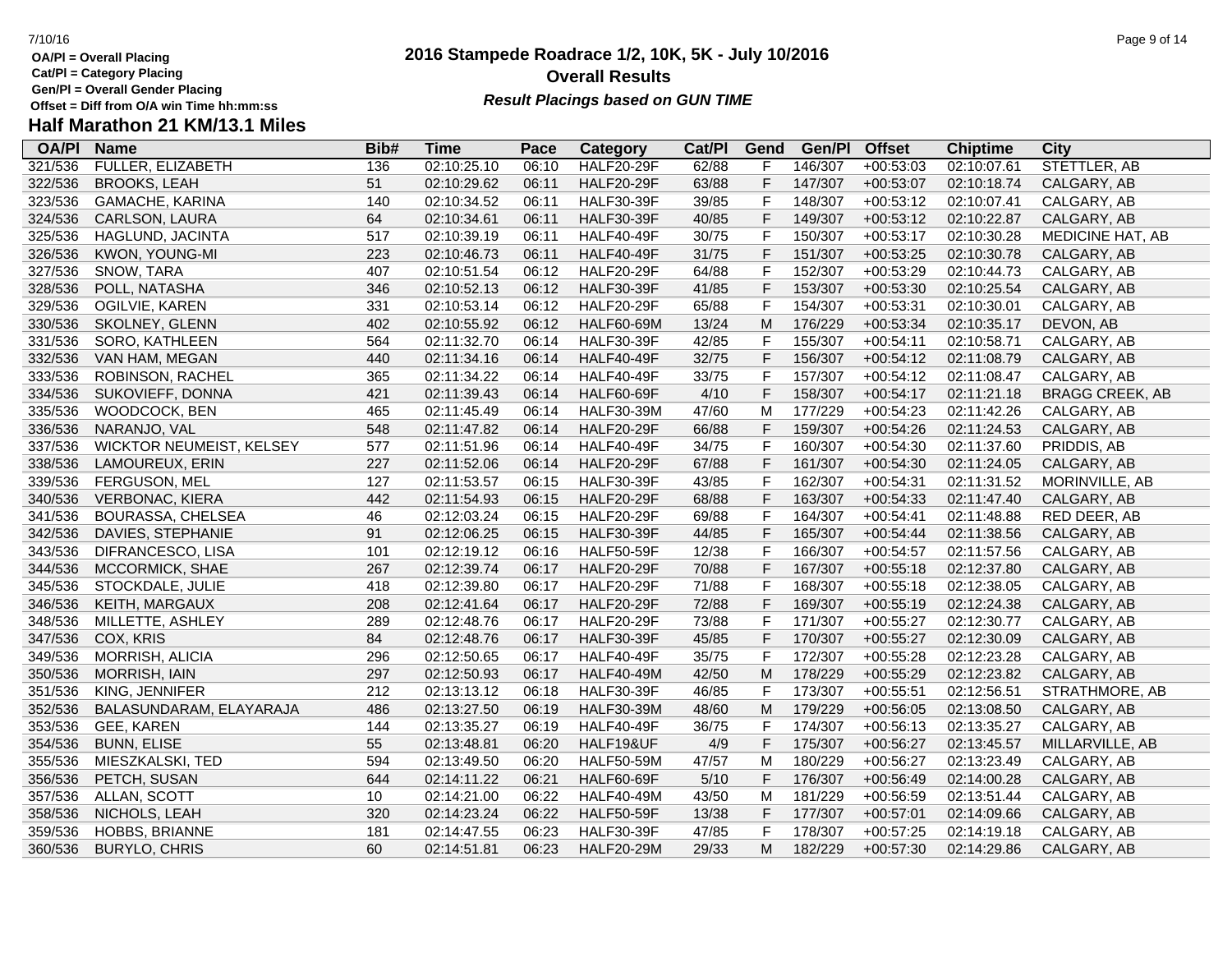**OA/Pl = Overall Placing**

**Cat/Pl = Category Placing**

**Gen/Pl = Overall Gender Placing**

# **Half Marathon 21 KM/13.1 Miles**

| <b>OA/PI</b> | <b>Name</b>               | Bib#           | <b>Time</b> | Pace  | <b>Category</b>   | Cat/PI | Gend | Gen/Pl  | <b>Offset</b> | <b>Chiptime</b> | City                |
|--------------|---------------------------|----------------|-------------|-------|-------------------|--------|------|---------|---------------|-----------------|---------------------|
| 361/536      | <b>CARLISLE, LAURA</b>    | 63             | 02:14:57.78 | 06:23 | <b>HALF50-59F</b> | 14/38  | F    | 179/307 | $+00:57:36$   | 02:14:46.62     | <b>CALGARY, AB</b>  |
| 362/536      | <b>BAKER, THERESA</b>     | 17             | 02:14:57.85 | 06:23 | <b>HALF50-59F</b> | 15/38  | F    | 180/307 | $+00:57:36$   | 02:14:45.64     | CALGARY, AB         |
| 363/536      | MOORMAN, MATT             | 546            | 02:15:00.99 | 06:23 | <b>HALF50-59M</b> | 48/57  | Μ    | 183/229 | $+00:57:39$   | 02:14:45.88     | CALGARY, AB, CANAD/ |
| 364/536      | DRUGMAND, ROBBE           | 511            | 02:15:08.55 | 06:24 | <b>HALF20-29M</b> | 30/33  | M    | 184/229 | $+00:57:46$   | 02:14:34.73     | CALGARY, AB         |
| 365/536      | CAMPBELL, COREY ANNE      | 499            | 02:15:12.67 | 06:24 | <b>HALF20-29F</b> | 74/88  | F    | 181/307 | $+00:57:50$   | 02:14:43.72     | CALGARY, AB         |
| 366/536      | SURTEES, JEFF             | 422            | 02:15:20.77 | 06:24 | <b>HALF60-69M</b> | 14/24  | M    | 185/229 | $+00:57:59$   | 02:15:06.50     | CALGARY, AB         |
| 367/536      | WOZNIAK, CHRIS            | 466            | 02:15:26.77 | 06:25 | <b>HALF60-69M</b> | 15/24  | M    | 186/229 | $+00:58:05$   | 02:15:11.89     | CALGARY, AB         |
| 368/536      | WETHERELL, DAWNA          | 554            | 02:15:38.05 | 06:25 | <b>HALF30-39F</b> | 48/85  | F    | 182/307 | $+00:58:16$   | 02:15:12.78     | CALGARY, AB         |
| 369/536      | <b>SCOTT, STEWART</b>     | 391            | 02:15:50.44 | 06:26 | <b>HALF50-59M</b> | 49/57  | М    | 187/229 | $+00:58:28$   | 02:15:22.35     | CALGARY, AB         |
| 370/536      | <b>BARBER, CLAIRE</b>     | 488            | 02:16:02.63 | 06:26 | <b>HALF30-39F</b> | 49/85  | F    | 183/307 | $+00:58:40$   | 02:15:35.26     | CALGARY, AB         |
| 371/536      | SANTOS, ANATALIA          | 378            | 02:16:04.65 | 06:26 | <b>HALF50-59F</b> | 16/38  | F    | 184/307 | $+00:58:42$   | 02:15:41.24     | CALGARY, AB         |
| 372/536      | COTE MCKENNA, RACHEL      | 504            | 02:16:31.28 | 06:28 | <b>HALF40-49F</b> | 37/75  | F    | 185/307 | $+00:59:09$   | 02:16:09.15     | CALGARY, AB         |
| 373/536      | <b>BLACK, KENNETH</b>     | 36             | 02:16:35.79 | 06:28 | <b>HALF30-39M</b> | 49/60  | M    | 188/229 | $+00:59:14$   | 02:16:12.38     | CALGARY, AB         |
| 374/536      | FIR, TANYA                | 129            | 02:16:36.63 | 06:28 | <b>HALF40-49F</b> | 38/75  | F    | 186/307 | $+00:59:14$   | 02:16:03.84     | CALGARY, AB         |
| 375/536      | ALDRIDGE, LINDA           | $\overline{7}$ | 02:16:41.46 | 06:28 | <b>HALF40-49F</b> | 39/75  | F    | 187/307 | $+00:59:19$   | 02:16:11.52     | CALGARY, AB         |
| 376/536      | HARASYM, PATRICIA         | 607            | 02:16:48.88 | 06:29 | <b>HALF50-59F</b> | 17/38  | F    | 188/307 | $+00:59:27$   | 02:16:25.84     | CALGARY, AB         |
| 377/536      | MCDUFFIE, NICOLA          | 643            | 02:16:52.51 | 06:29 | <b>HALF40-49F</b> | 40/75  | F    | 189/307 | $+00:59:30$   | 02:16:25.88     | CALGARY, AB         |
| 378/536      | DUKELOW, JANICE           | 107            | 02:16:52.85 | 06:29 | <b>HALF40-49F</b> | 41/75  | F    | 190/307 | $+00:59:31$   | 02:16:42.17     | CALGARY, AB         |
| 379/536      | HINSE, CLAIRE             | 176            | 02:17:07.60 | 06:29 | HALF19&UF         | 5/9    | F    | 191/307 | $+00:59:45$   | 02:16:45.25     | CALGARY, AB         |
| 380/536      | <b>CUNNINGHAM, NICOLE</b> | 87             | 02:17:10.70 | 06:30 | <b>HALF30-39F</b> | 50/85  | F    | 192/307 | $+00:59:49$   | 02:16:59.56     | CALGARY, AB         |
| 381/536      | COUTTS, SOFIA             | 648            | 02:17:32.75 | 06:31 | <b>HALF30-39F</b> | 51/85  | F    | 193/307 | $+01:00:11$   | 02:17:12.86     | CALGARY, AB         |
| 382/536      | <b>GERLACH, KARIN</b>     | 146            | 02:17:37.36 | 06:31 | HALF60-69F        | 6/10   | F    | 194/307 | $+01:00:15$   | 02:17:21.03     | CALGARY, AB         |
| 383/536      | MEAD, THERESA             | 280            | 02:17:39.74 | 06:31 | <b>HALF40-49F</b> | 42/75  | F    | 195/307 | $+01:00:18$   | 02:17:15.68     | LETHBRIDGE, AB      |
| 384/536      | NEMECEK, ANDREA           | 316            | 02:17:39.89 | 06:31 | <b>HALF40-49F</b> | 43/75  | F    | 196/307 | $+01:00:18$   | 02:17:15.82     | LETHBRIDGE, AB      |
| 385/536      | MULLOY, TARA              | 303            | 02:17:54.82 | 06:32 | <b>HALF20-29F</b> | 75/88  | F    | 197/307 | $+01:00:33$   | 02:17:38.53     | CALGARY, AB         |
| 386/536      | RYDER, JORDAN             | 375            | 02:17:56.17 | 06:32 | <b>HALF20-29F</b> | 76/88  | F    | 198/307 | $+01:00:34$   | 02:17:39.94     | TORONTO, ON         |
| 387/536      | MONTGOMERY, LISA          | 293            | 02:17:56.53 | 06:32 | <b>HALF40-49F</b> | 44/75  | F    | 199/307 | $+01:00:34$   | 02:17:27.29     | CALGARY, AB         |
| 388/536      | SUTTER, JENNIFER          | 424            | 02:17:56.62 | 06:32 | <b>HALF20-29F</b> | 77/88  | F    | 200/307 | $+01:00:34$   | 02:17:31.36     | CALGARY, AB         |
| 389/536      | HINSE, MONIQUE            | 177            | 02:18:05.01 | 06:32 | <b>HALF40-49F</b> | 45/75  | F    | 201/307 | $+01:00:43$   | 02:17:42.26     | CALGARY, AB         |
| 390/536      | BAY, ALANNA               | 23             | 02:18:15.76 | 06:33 | <b>HALF40-49F</b> | 46/75  | F    | 202/307 | $+01:00:54$   | 02:18:02.86     | ATHABASCA, AB       |
| 391/536      | BAY, RON                  | 24             | 02:18:15.77 | 06:33 | <b>HALF40-49M</b> | 44/50  | M    | 189/229 | $+01:00:54$   | 02:18:02.66     | ATHABASCA, AB       |
| 392/536      | FREELAND, MARK            | 133            | 02:18:42.37 | 06:34 | <b>HALF40-49M</b> | 45/50  | M    | 190/229 | $+01:01:20$   | 02:18:15.55     | CALGARY, AB         |
| 393/536      | <b>REABURN, TARA</b>      | 357            | 02:19:05.31 | 06:35 | <b>HALF40-49F</b> | 47/75  | F    | 203/307 | $+01:01:43$   | 02:18:30.27     | CALGARY, AB         |
| 394/536      | SIQUEIRA, ANDREA          | 400            | 02:19:18.18 | 06:36 | <b>HALF40-49F</b> | 48/75  | F    | 204/307 | $+01:01:56$   | 02:18:48.34     | OKOTOKS, AB         |
| 395/536      | KOZEY, LYNDSAY            | 218            | 02:19:18.41 | 06:36 | <b>HALF30-39F</b> | 52/85  | F    | 205/307 | $+01:01:56$   | 02:18:48.49     | OKOTOKS, AB         |
| 396/536      | HANTZSCH, PATRICIA        | 162            | 02:19:22.89 | 06:36 | HALF60-69F        | 7/10   | F    | 206/307 | $+01:02:01$   | 02:19:07.63     | CALGARY, AB         |
| 397/536      | MONTEIRO, CHARMAINE       | 292            | 02:19:28.93 | 06:36 | <b>HALF50-59F</b> | 18/38  | F    | 207/307 | $+01:02:07$   | 02:18:54.10     | CALGARY, AB         |
| 398/536      | <b>YU, FLORENCE</b>       | 632            | 02:19:45.11 | 06:37 | <b>HALF20-29F</b> | 78/88  | F    | 208/307 | $+01:02:23$   | 02:19:30.16     | CALGARY, AB         |
| 399/536      | FAYYAZ, SARAH             | 515            | 02:19:55.09 | 06:37 | <b>HALF40-49F</b> | 49/75  | F    | 209/307 | $+01:02:33$   | 02:19:34.99     | CALGARY, AB         |
| 400/536      | ORIEL, CHRISTINE          | 335            | 02:20:06.37 | 06:38 | <b>HALF30-39F</b> | 53/85  | F    | 210/307 | $+01:02:44$   | 02:19:38.60     | CALGARY, AB         |

# **2016 Stampede Roadrace 1/2, 10K, 5K - July 10/2016 Overall Results**

**Result Placings based on GUN TIME**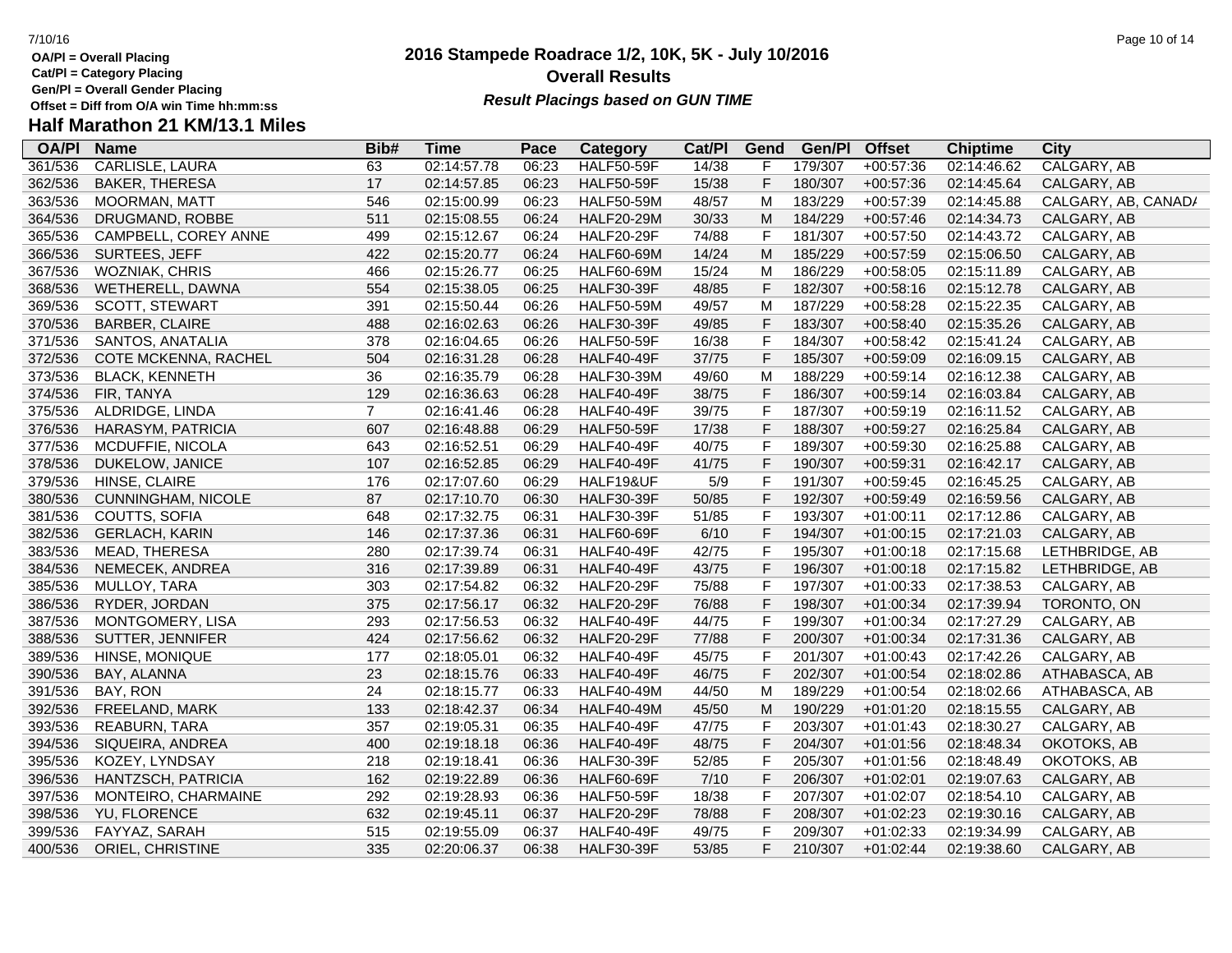**Gen/Pl = Overall Gender Placing**

# **Half Marathon 21 KM/13.1 Miles**

| <b>OA/PI</b> | <b>Name</b>               | Bib# | <b>Time</b> | Pace  | Category          | Cat/PI | Gend         | Gen/Pl  | <b>Offset</b> | <b>Chiptime</b> | <b>City</b>           |
|--------------|---------------------------|------|-------------|-------|-------------------|--------|--------------|---------|---------------|-----------------|-----------------------|
| 401/536      | <b>AUSTERMAN, CORRINE</b> | 13   | 02:20:07.37 | 06:38 | <b>HALF50-59F</b> | 19/38  | F            | 211/307 | $+01:02:45$   | 02:19:46.22     | OKOTOKS, AB           |
| 402/536      | STAFFORD, KAREN           | 647  | 02:20:16.99 | 06:38 | <b>HALF50-59F</b> | 20/38  | $\mathsf F$  | 212/307 | $+01:02:55$   | 02:19:50.07     | CALGARY, AB           |
| 403/536      | STANFORD, CATHY           | 410  | 02:20:37.64 | 06:39 | <b>HALF30-39F</b> | 54/85  | F            | 213/307 | $+01:03:15$   | 02:20:26.62     | CALGARY, AB           |
| 404/536      | HUSZAR, LEANNA            | 190  | 02:20:42.04 | 06:40 | <b>HALF40-49F</b> | 50/75  | $\mathsf{F}$ | 214/307 | $+01:03:20$   | 02:20:29.04     | CALGARY, AB           |
| 405/536      | MULDOON, KELSEY           | 302  | 02:20:45.95 | 06:40 | <b>HALF20-29F</b> | 79/88  | $\mathsf{F}$ | 215/307 | $+01:03:24$   | 02:20:21.75     | CALGARY, AB           |
| 406/536      | DONSKY, MICHELE           | 103  | 02:21:09.44 | 06:41 | <b>HALF50-59F</b> | 21/38  | $\mathsf F$  | 216/307 | $+01:03:47$   | 02:20:42.15     | CALGARY, AB           |
| 407/536      | DAVIS, LAURENCE           | 508  | 02:21:09.50 | 06:41 | <b>HALF60-69M</b> | 16/24  | M            | 191/229 | $+01:03:47$   | 02:20:42.39     | CALGARY, AB           |
| 408/536      | EDVARDSSON, PETUR         | 110  | 02:21:14.72 | 06:41 | <b>HALF50-59M</b> | 50/57  | M            | 192/229 | $+01:03:53$   | 02:20:45.97     | <b>BEERNEM, OTHER</b> |
| 409/536      | OTTENBREIT, TERESA        | 550  | 02:21:26.87 | 06:42 | HALF19&UF         | 6/9    | F            | 217/307 | $+01:04:05$   | 02:20:58.68     | CALGARY, AB           |
| 410/536      | WOODARD, GREG             | 579  | 02:21:27.07 | 06:42 | <b>HALF20-29M</b> | 31/33  | M            | 193/229 | $+01:04:05$   | 02:20:58.70     | CALGARY, AB           |
| 411/536      | LEE, DENNIS               | 233  | 02:21:28.95 | 06:42 | <b>HALF60-69M</b> | 17/24  | M            | 194/229 | $+01:04:07$   | 02:20:57.58     | CALGARY, AB           |
| 412/536      | WAKEMAN, REBECCA          | 446  | 02:21:52.03 | 06:43 | <b>HALF30-39F</b> | 55/85  | $\mathsf F$  | 218/307 | $+01:04:30$   | 02:21:36.37     | LEDUC, AB             |
| 413/536      | ROBSON, SHELLEY           | 368  | 02:21:53.47 | 06:43 | <b>HALF40-49F</b> | 51/75  | F            | 219/307 | $+01:04:31$   | 02:21:33.20     | CALGARY, AB           |
| 414/536      | ROBSON, PAT               | 367  | 02:21:54.22 | 06:43 | <b>HALF50-59M</b> | 51/57  | M            | 195/229 | $+01:04:32$   | 02:21:33.81     | CALGARY, AB           |
| 415/536      | OTUECHERE, VICTOR         | 597  | 02:22:03.78 | 06:43 | <b>HALF30-39M</b> | 50/60  | M            | 196/229 | $+01:04:42$   | 02:21:30.20     | CALGARY, AB           |
| 416/536      | HAND, DANA                | 518  | 02:22:06.05 | 06:44 | <b>HALF50-59F</b> | 22/38  | F            | 220/307 | $+01:04:44$   | 02:21:39.42     | CALGARY, AB           |
| 417/536      | PODADOR, TOBY             | 635  | 02:22:58.31 | 06:46 | <b>HALF40-49M</b> | 46/50  | M            | 197/229 | $+01:05:36$   | 02:22:44.83     | CALGARY, AB           |
| 418/536      | STEED, JESSICA            | 566  | 02:23:00.84 | 06:46 | <b>HALF20-29F</b> | 80/88  | F            | 221/307 | $+01:05:39$   | 02:22:30.45     | CALGARY, AB           |
| 419/536      | <b>BOND, VIVIAN</b>       | 497  | 02:23:10.53 | 06:47 | <b>HALF40-49F</b> | 52/75  | F            | 222/307 | $+01:05:48$   | 02:22:40.24     | CALGARY, AB           |
| 420/536      | MELEKH, GANNA             | 281  | 02:23:39.77 | 06:48 | <b>HALF30-39F</b> | 56/85  | $\mathsf F$  | 223/307 | $+01:06:18$   | 02:23:08.71     | CALGARY, AB           |
| 421/536      | MCDONALD, JOHN            | 268  | 02:23:49.04 | 06:48 | <b>HALF50-59M</b> | 52/57  | M            | 198/229 | $+01:06:27$   | 02:23:11.22     | CALGARY, AB           |
| 422/536      | LAMBERTS, JASON           | 225  | 02:23:54.98 | 06:49 | <b>HALF40-49M</b> | 47/50  | M            | 199/229 | $+01:06:33$   | 02:23:26.53     | CALGARY, AB           |
| 423/536      | <b>MARTENS, RACHEL</b>    | 642  | 02:24:01.94 | 06:49 | <b>HALF20-29F</b> | 81/88  | F            | 224/307 | $+01:06:40$   | 02:23:32.97     | <b>BROOKS, AB</b>     |
| 424/536      | ROSS, ROXANNE             | 645  | 02:24:02.19 | 06:49 | <b>HALF40-49F</b> | 53/75  | $\mathsf F$  | 225/307 | $+01:06:40$   | 02:23:33.16     | <b>BROOKS, AB</b>     |
| 425/536      | LAFFERTY, ROGER           | 624  | 02:24:13.50 | 06:50 | <b>HALF60-69M</b> | 18/24  | M            | 200/229 | $+01:06:51$   | 02:24:09.06     | CALGARY, AB           |
| 426/536      | KLITZKE, KEVIN            | 215  | 02:24:24.61 | 06:50 | <b>HALF30-39M</b> | 51/60  | M            | 201/229 | $+01:07:02$   | 02:23:52.75     | CALGARY, AB           |
| 427/536      | MCGUIRE, PADDY            | 541  | 02:24:40.19 | 06:51 | <b>HALF50-59M</b> | 53/57  | M            | 202/229 | $+01:07:18$   | 02:24:15.14     | CALGARY, AB           |
| 428/536      | <b>GREER, NIKKI</b>       | 516  | 02:24:40.57 | 06:51 | <b>HALF30-39F</b> | 57/85  | F            | 226/307 | $+01:07:18$   | 02:24:22.32     | EDMONTON, AB          |
| 429/536      | COKER, CATRIONA           | 500  | 02:24:51.57 | 06:51 | <b>HALF20-29F</b> | 82/88  | $\mathsf F$  | 227/307 | $+01:07:29$   | 02:24:45.49     | CANMORE, AB           |
| 430/536      | FREEMAN, GAVIN            | 134  | 02:24:59.82 | 06:52 | <b>HALF50-59M</b> | 54/57  | M            | 203/229 | $+01:07:38$   | 02:24:25.87     | CALGARY, AB           |
| 431/536      | <b>DUCKWORTH, RENEE</b>   | 105  | 02:25:01.77 | 06:52 | <b>HALF30-39F</b> | 58/85  | $\mathsf F$  | 228/307 | $+01:07:40$   | 02:24:43.32     | CALGARY, AB           |
| 432/536      | MCNEIL, HANNAH            | 543  | 02:25:42.75 | 06:54 | <b>HALF20-29F</b> | 83/88  | $\mathsf F$  | 229/307 | $+01:08:21$   | 02:25:19.42     | DIDSBURY, AB          |
| 433/536      | FAHR, HEATHER             | 122  | 02:25:44.40 | 06:54 | <b>HALF30-39F</b> | 59/85  | $\mathsf{F}$ | 230/307 | $+01:08:22$   | 02:25:05.08     | CALGARY, AB           |
| 434/536      | SCOTT, DANIEL             | 646  | 02:26:03.92 | 06:55 | <b>HALF40-49M</b> | 48/50  | M            | 204/229 | $+01:08:42$   | 02:25:44.10     | TAGUIG, OTHER         |
| 435/536      | <b>FISHER, RILEY</b>      | 130  | 02:26:07.21 | 06:55 | <b>HALF30-39F</b> | 60/85  | F            | 231/307 | $+01:08:45$   | 02:25:43.01     | CALGARY, AB           |
| 436/536      | KOVACS, DEBBIE            | 532  | 02:26:14.04 | 06:55 | <b>HALF40-49F</b> | 54/75  | $\mathsf F$  | 232/307 | $+01:08:52$   | 02:26:09.05     | CALGARY, AB           |
| 437/536      | HO, LAI CHING             | 180  | 02:26:16.87 | 06:55 | <b>HALF50-59F</b> | 23/38  | $\mathsf F$  | 233/307 | $+01:08:55$   | 02:25:45.03     | CALGARY, AB           |
| 438/536      | AGUUILOR, ISABEL          | 657  | 02:26:20.36 | 06:56 | <b>HALF40-49F</b> | 55/75  | $\mathsf F$  | 234/307 | $+01:08:58$   | 02:26:20.36     |                       |
| 439/536      | ELLIOTT, SHANNON          | 587  | 02:26:41.18 | 06:57 | <b>HALF40-49F</b> | 56/75  | $\mathsf F$  | 235/307 | $+01:09:19$   | 02:26:38.64     | CALGARY, AB           |
| 440/536      | YOUNGBERG, BRENDAN        | 478  | 02:27:11.37 | 06:58 | <b>HALF30-39M</b> | 52/60  | M            | 205/229 | $+01:09:49$   | 02:26:52.25     | MISSISSAUGA, ON       |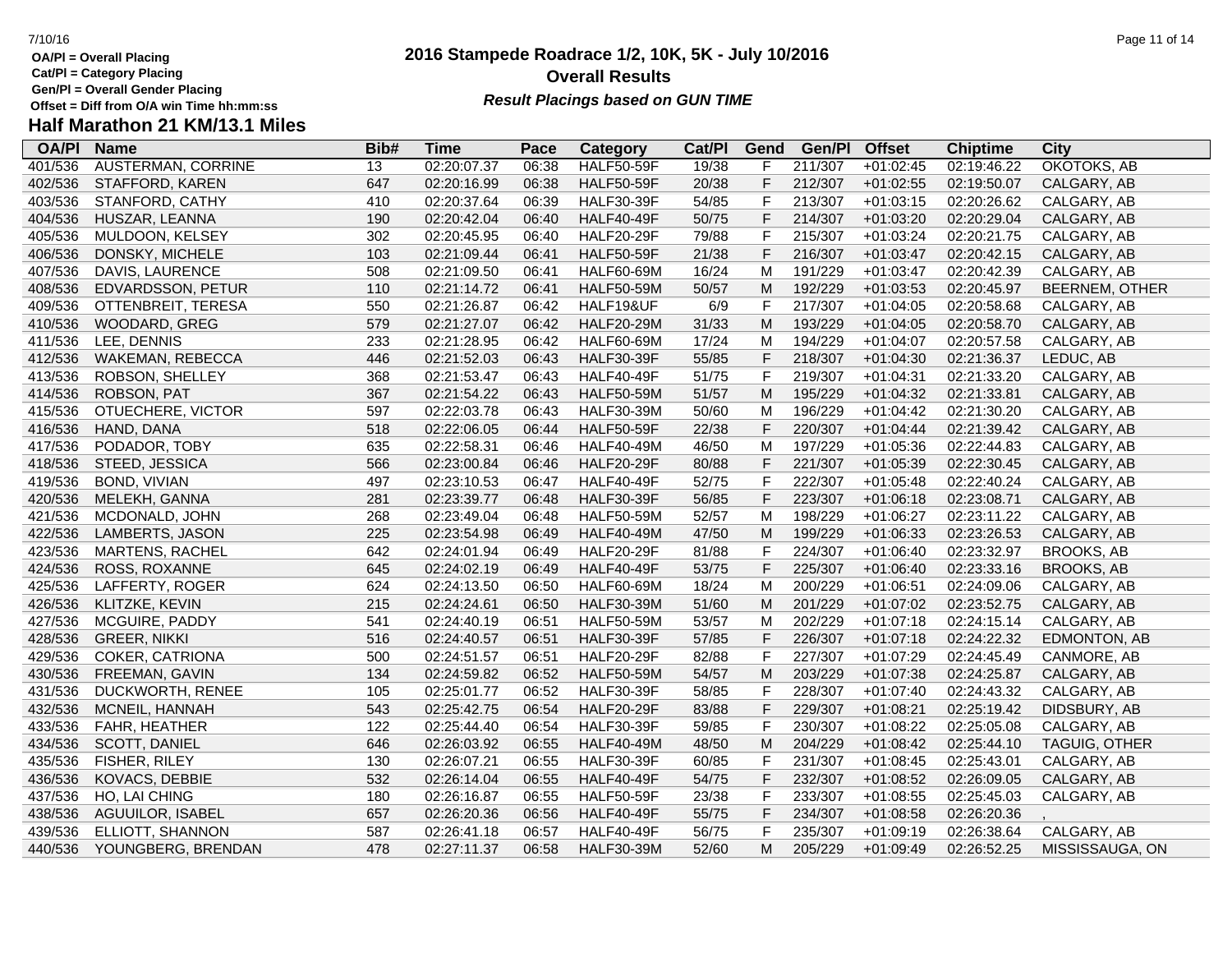**Gen/Pl = Overall Gender Placing**

# **Half Marathon 21 KM/13.1 Miles**

| <b>OA/PI</b> | <b>Name</b>            | Bib#           | <b>Time</b> | Pace  | Category          | Cat/PI | Gend         | Gen/Pl  | <b>Offset</b> | <b>Chiptime</b> | City               |
|--------------|------------------------|----------------|-------------|-------|-------------------|--------|--------------|---------|---------------|-----------------|--------------------|
| 441/536      | SCHOFIELD, JO-ANNE     | 387            | 02:27:11.41 | 06:58 | <b>HALF40-49F</b> | 57/75  | F            | 236/307 | $+01:09:49$   | 02:27:07.96     | CALGARY, AB        |
| 442/536      | YOUNGBERG, ROY         | 654            | 02:27:14.71 | 06:58 | HALF70+M          | $2/2$  | M            | 206/229 | $+01:09:53$   | 02:26:55.33     | DEVON, AB          |
| 443/536      | HILLESTAD, TERRI       | 175            | 02:27:20.53 | 06:58 | <b>HALF60-69F</b> | 8/10   | $\mathsf F$  | 237/307 | $+01:09:58$   | 02:27:03.42     | CALGARY, AB        |
| 444/536      | JUAN, VALERIE          | 526            | 02:27:43.53 | 07:00 | <b>HALF30-39F</b> | 61/85  | $\mathsf F$  | 238/307 | $+01:10:21$   | 02:27:22.06     | CALGARY, AB        |
| 445/536      | WEBRE, CARA            | 447            | 02:27:47.36 | 07:00 | <b>HALF30-39F</b> | 62/85  | $\mathsf F$  | 239/307 | $+01:10:25$   | 02:27:41.57     | CALGARY, AB        |
| 446/536      | <b>COLLINS, MARIA</b>  | 77             | 02:27:55.81 | 07:00 | <b>HALF50-59F</b> | 24/38  | $\mathsf F$  | 240/307 | $+01:10:34$   | 02:27:19.17     | CALGARY, AB        |
| 447/536      | RAVENHILL, LEANNE      | 355            | 02:27:56.59 | 07:00 | <b>HALF40-49F</b> | 58/75  | $\mathsf F$  | 241/307 | $+01:10:34$   | 02:27:21.50     | CALGARY, AB        |
| 448/536      | SYLLIBOY, JENNIFER     | 426            | 02:28:10.09 | 07:01 | <b>HALF30-39F</b> | 63/85  | $\mathsf F$  | 242/307 | $+01:10:48$   | 02:27:45.90     | CALGARY, AB        |
| 449/536      | GUTIERREZ, JENNIFER    | 154            | 02:28:10.18 | 07:01 | <b>HALF30-39F</b> | 64/85  | $\mathsf F$  | 243/307 | $+01:10:48$   | 02:27:41.61     | CALGARY, AB        |
| 450/536      | <b>VICIC, BRE</b>      | 575            | 02:28:14.68 | 07:01 | <b>HALF30-39F</b> | 65/85  | $\mathsf F$  | 244/307 | $+01:10:53$   | 02:27:49.70     | CALGARY, AB        |
| 451/536      | <b>GROVES, MEAGHAN</b> | 153            | 02:28:15.99 | 07:01 | <b>HALF30-39F</b> | 66/85  | $\mathsf F$  | 245/307 | $+01:10:54$   | 02:28:04.63     | CALGARY, AB        |
| 452/536      | KUAMOTO, LUCIANA       | 219            | 02:29:10.87 | 07:04 | <b>HALF40-49F</b> | 59/75  | $\mathsf F$  | 246/307 | $+01:11:49$   | 02:28:38.47     | CALGARY, AB        |
| 453/536      | LOCKYER, REBECCA       | 240            | 02:29:14.16 | 07:04 | <b>HALF40-49F</b> | 60/75  | $\mathsf F$  | 247/307 | $+01:11:52$   | 02:28:44.02     | CALGARY, AB        |
| 454/536      | HARKER, HEATHER        | 520            | 02:29:38.92 | 07:05 | <b>HALF50-59F</b> | 25/38  | $\mathsf F$  | 248/307 | $+01:12:17$   | 02:29:04.16     | CALGARY, AB        |
| 455/536      | MCNEIL, RHONDA         | 278            | 02:29:49.47 | 07:06 | <b>HALF40-49F</b> | 61/75  | $\mathsf F$  | 249/307 | $+01:12:27$   | 02:29:14.83     | CALGARY, AB        |
| 456/536      | WAKOLUK, JOHN          | 576            | 02:30:22.57 | 07:07 | <b>HALF60-69M</b> | 19/24  | M            | 207/229 | $+01:13:00$   | 02:28:16.38     | CALGARY, AB        |
| 457/536      | PARKER, JENNIFER       | 599            | 02:30:23.76 | 07:07 | <b>HALF30-39F</b> | 67/85  | $\mathsf F$  | 250/307 | $+01:13:02$   | 02:28:18.07     | CALGARY, AB        |
| 458/536      | PORRAS, RAPHAEL        | 655            | 02:30:39.69 | 07:08 | <b>HALF30-39M</b> | 53/60  | M            | 208/229 | $+01:13:18$   | 02:30:19.16     | MOOSE JAW, SK      |
| 459/536      | BAYDA, JANET           | 25             | 02:30:59.20 | 07:09 | <b>HALF30-39F</b> | 68/85  | $\mathsf{F}$ | 251/307 | $+01:13:37$   | 02:24:38.59     | CALGARY, AB        |
| 460/536      | RULLER, KEN            | 555            | 02:31:32.60 | 07:10 | <b>HALF60-69M</b> | 20/24  | M            | 209/229 | $+01:14:10$   | 02:30:57.13     | CALGARY, AB        |
| 461/536      | XU, FANG               | 472            | 02:31:53.90 | 07:11 | <b>HALF30-39F</b> | 69/85  | F            | 252/307 | $+01:14:32$   | 02:31:47.63     | CALGARY, AB        |
| 462/536      | LAW, RYAN              | 231            | 02:31:54.03 | 07:11 | <b>HALF30-39M</b> | 54/60  | M            | 210/229 | $+01:14:32$   | 02:31:47.87     | CALGARY, AB        |
| 463/536      | JANZ, TOBIN            | 197            | 02:32:28.26 | 07:13 | <b>HALF20-29M</b> | 32/33  | M            | 211/229 | $+01:15:06$   | 02:32:26.51     | CALGARY, AB        |
| 464/536      | GAWLEY, BRYNN          | 143            | 02:32:28.73 | 07:13 | <b>HALF20-29F</b> | 84/88  | $\mathsf F$  | 253/307 | $+01:15:07$   | 02:32:26.27     | CALGARY, AB        |
| 465/536      | <b>MACKIE, BREANNA</b> | 639            | 02:32:51.43 | 07:14 | HALF19&UF         | 7/9    | $\mathsf F$  | 254/307 | $+01:15:29$   | 02:32:46.44     | CALGARY, AB        |
| 466/536      | ABEL, ALI              | $\overline{1}$ | 02:32:55.05 | 07:14 | <b>HALF30-39F</b> | 70/85  | $\mathsf F$  | 255/307 | $+01:15:33$   | 02:32:18.46     | CALGARY, AB        |
| 467/536      | HUSZAR, TYLER          | 191            | 02:33:14.63 | 07:15 | <b>HALF30-39M</b> | 55/60  | M            | 212/229 | $+01:15:52$   | 02:33:01.15     | CALGARY, AB        |
| 468/536      | NELSON, JENNIFER       | 549            | 02:34:07.22 | 07:18 | <b>HALF40-49F</b> | 62/75  | $\mathsf F$  | 256/307 | $+01:16:45$   | 02:33:33.90     | OKOTOKS, AB        |
| 469/536      | BERNIER, DALIA         | 492            | 02:34:07.45 | 07:18 | <b>HALF40-49F</b> | 63/75  | $\mathsf F$  | 257/307 | $+01:16:45$   | 02:33:34.13     | CALGARY, AB        |
| 470/536      | MARTINEAU, LEE         | 260            | 02:34:21.71 | 07:18 | <b>HALF30-39M</b> | 56/60  | M            | 213/229 | $+01:17:00$   | 02:33:59.54     | CALGARY, AB        |
| 471/536      | MALIK, SAMREEN         | 254            | 02:35:47.68 | 07:22 | <b>HALF30-39F</b> | 71/85  | $\mathsf F$  | 258/307 | $+01:18:26$   | 02:35:46.81     | ST. CATHARINES, ON |
| 472/536      | MACDONALD, JOSEPH      | 245            | 02:36:28.91 | 07:24 | <b>HALF50-59M</b> | 55/57  | M            | 214/229 | $+01:19:07$   | 02:36:27.73     | CALGARY, AB        |
| 473/536      | HUDEMA, ALYSIA         | 525            | 02:36:48.62 | 07:25 | <b>HALF30-39F</b> | 72/85  | $\mathsf F$  | 259/307 | $+01:19:26$   | 02:36:38.44     | CALGARY, AB        |
| 474/536      | <b>BORLAND, MIKE</b>   | 44             | 02:37:20.93 | 07:27 | <b>HALF30-39M</b> | 57/60  | M            | 215/229 | $+01:19:59$   | 02:36:58.02     | OKOTOKS, AB        |
| 475/536      | O CONNELL, MICK        | 326            | 02:37:37.92 | 07:28 | <b>HALF30-39M</b> | 58/60  | M            | 216/229 | $+01:20:16$   | 02:37:28.19     | CALGARY, AB        |
| 476/536      | RANSOME, AMANDA        | 354            | 02:41:36.91 | 07:39 | <b>HALF20-29F</b> | 85/88  | $\mathsf F$  | 260/307 | $+01:24:15$   | 02:41:01.95     | CALGARY, AB        |
| 477/536      | <b>HIGGINS, SHARON</b> | 172            | 02:42:00.39 | 07:40 | <b>HALF60-69F</b> | 9/10   | $\mathsf F$  | 261/307 | $+01:24:38$   | 02:41:59.50     | CALGARY, AB        |
| 478/536      | <b>HIGGINS, TOM</b>    | 173            | 02:42:00.89 | 07:40 | <b>HALF60-69M</b> | 21/24  | M            | 217/229 | $+01:24:39$   | 02:42:00.77     | CALGARY, AB        |
| 479/536      | <b>BON, MARGARET</b>   | 584            | 02:43:01.17 | 07:43 | <b>HALF30-39F</b> | 73/85  | F            | 262/307 | $+01:25:39$   | 02:36:40.56     | CALGARY, AB        |
| 480/536      | YOUNG, SARAH           | 477            | 02:43:14.99 | 07:44 | <b>HALF30-39F</b> | 74/85  | F            | 263/307 | $+01:25:53$   | 02:42:42.41     | HENDERSON, NV      |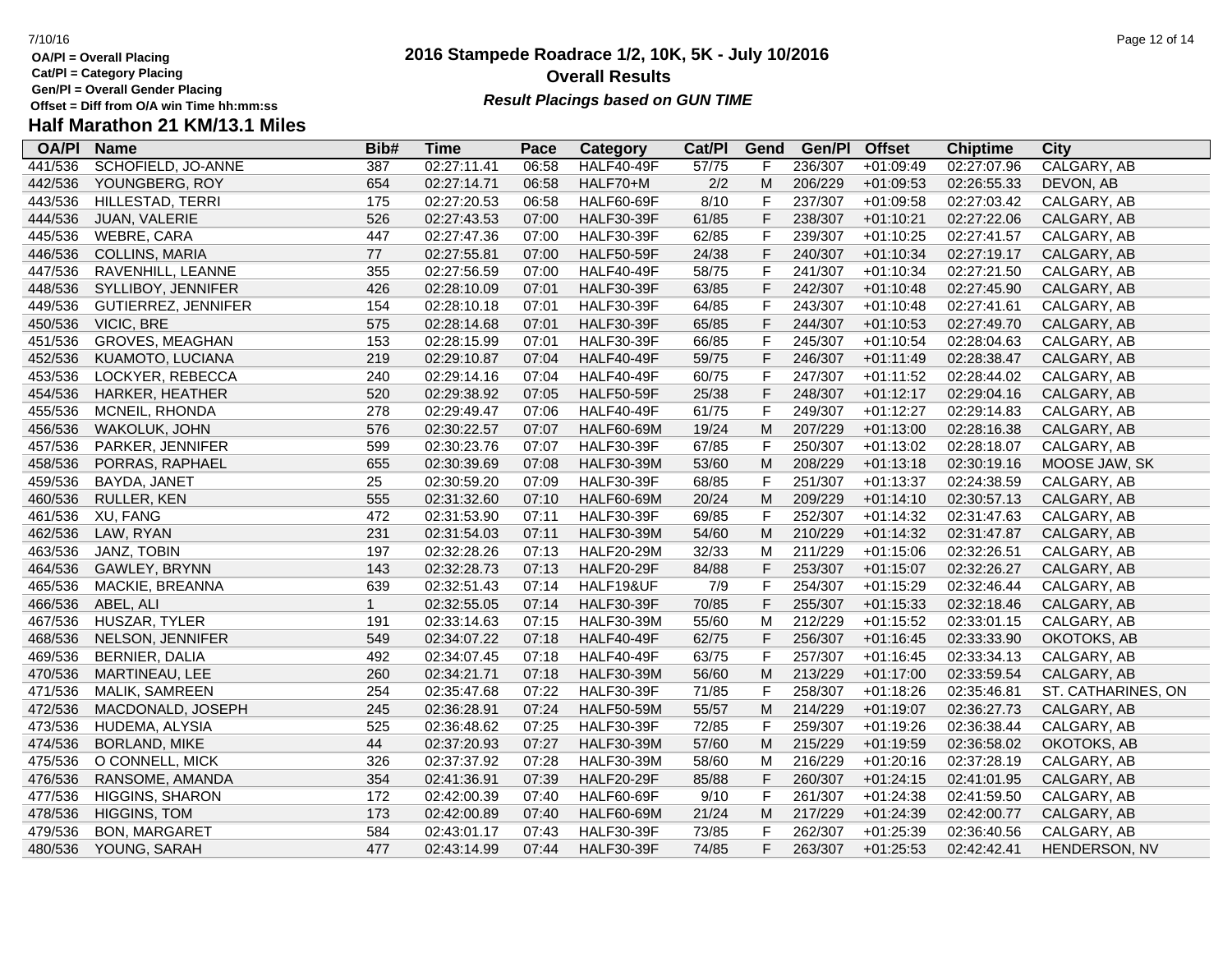**Gen/Pl = Overall Gender Placing**

### **2016 Stampede Roadrace 1/2, 10K, 5K - July 10/2016** 7/10/16 Page 13 of 14 **Overall Results Result Placings based on GUN TIME**

| <b>OA/PI</b> | <b>Name</b>               | Bib# | Time        | Pace  | Category          | Cat/PI | Gend           | Gen/Pl  | <b>Offset</b> | <b>Chiptime</b> | City           |
|--------------|---------------------------|------|-------------|-------|-------------------|--------|----------------|---------|---------------|-----------------|----------------|
| 481/536      | YOUNG, RYAN               | 476  | 02:43:15.49 | 07:44 | <b>HALF40-49M</b> | 49/50  | M              | 218/229 | $+01:25:53$   | 02:42:43.17     | HENDERSON, NV  |
| 482/536      | SECORD, MELISSA           | 392  | 02:44:04.75 | 07:46 | <b>HALF20-29F</b> | 86/88  | F              | 264/307 | $+01:26:43$   | 02:43:31.45     | CALGARY, AB    |
| 483/536      | <b>BOECHLER, SARAH</b>    | 41   | 02:44:43.16 | 07:48 | <b>HALF30-39F</b> | 75/85  | $\mathsf F$    | 265/307 | $+01:27:21$   | 02:44:39.02     | CALGARY, AB    |
| 484/536      | DECKER, LINDSAY           | 94   | 02:45:00.82 | 07:49 | <b>HALF30-39F</b> | 76/85  | F              | 266/307 | $+01:27:39$   | 02:44:26.11     | CALGARY, AB    |
| 485/536      | LEE, TERRY                | 235  | 02:45:23.40 | 07:50 | <b>HALF50-59F</b> | 26/38  | F              | 267/307 | $+01:28:01$   | 02:45:14.69     | CALGARY, AB    |
| 486/536      | MARSHALL, ANA PAULA       | 258  | 02:45:41.81 | 07:51 | <b>HALF40-49F</b> | 64/75  | $\mathsf F$    | 268/307 | $+01:28:20$   | 02:45:09.49     | CALGARY, AB    |
| 487/536      | HOPWOOD-JONES, DEBBIE     | 185  | 02:45:42.59 | 07:51 | <b>HALF50-59F</b> | 27/38  | $\mathsf{F}$   | 269/307 | $+01:28:20$   | 02:45:00.43     | CALGARY, AB    |
| 488/536      | VARGAS-LENNARD, ELVIRA    | 573  | 02:46:23.68 | 07:53 | <b>HALF50-59F</b> | 28/38  | $\overline{F}$ | 270/307 | $+01:29:02$   | 02:45:50.56     | CALGARY, AB    |
| 489/536      | OGDEN, DONALD             | 330  | 02:48:01.82 | 07:57 | <b>HALF50-59M</b> | 56/57  | M              | 219/229 | $+01:30:40$   | 02:47:58.02     | CALGARY, AB    |
| 490/536      | LARSEN, LINDSEY           | 229  | 02:48:22.40 | 07:58 | <b>HALF30-39F</b> | 77/85  | $\mathsf F$    | 271/307 | $+01:31:00$   | 02:47:40.95     | CALGARY, AB    |
| 491/536      | CHISHOLM, MICHELLE        | 71   | 02:48:22.55 | 07:58 | <b>HALF40-49F</b> | 65/75  | F              | 272/307 | $+01:31:00$   | 02:47:40.23     | OKOTOKS, AB    |
| 492/536      | COLUMPSI, PAULA           | 78   | 02:48:48.21 | 08:00 | <b>HALF30-39F</b> | 78/85  | F              | 273/307 | $+01:31:26$   | 02:48:46.78     | CALGAARY, AB   |
| 493/536      | NARDONE, CRAIG            | 313  | 02:49:53.30 | 08:03 | <b>HALF60-69M</b> | 22/24  | M              | 220/229 | $+01:32:31$   | 02:49:46.58     | CALGARY, AB    |
| 494/536      | MACKIE, KYLA              | 640  | 02:50:04.51 | 08:03 | HALF19&UF         | 8/9    | F              | 274/307 | $+01:32:42$   | 02:49:59.20     | CALGARY, AB    |
| 495/536      | MACKIE, MICHELLE          | 641  | 02:50:04.57 | 08:03 | <b>HALF40-49F</b> | 66/75  | $\mathsf F$    | 275/307 | $+01:32:42$   | 02:49:58.96     | CALGARY, AB    |
| 496/536      | GARSTAD, TINA             | 142  | 02:50:15.56 | 08:04 | <b>HALF40-49F</b> | 67/75  | $\mathsf F$    | 276/307 | $+01:32:53$   | 02:49:40.02     | CALGARY, AB    |
| 497/536      | <b>WILLIAMS, KAREN</b>    | 578  | 02:51:34.91 | 08:07 | <b>HALF40-49F</b> | 68/75  | $\mathsf F$    | 277/307 | $+01:34:13$   | 02:51:32.08     | CALGARY, AB    |
| 498/536      | <b>VIOLICH, FRANCISCO</b> | 444  | 02:52:04.35 | 08:09 | <b>HALF30-39M</b> | 59/60  | M              | 221/229 | $+01:34:42$   | 02:40:20.74     | CALGARY, AB    |
| 499/536      | VIOLICH, DELORIA          | 443  | 02:52:07.38 | 08:09 | <b>HALF30-39F</b> | 79/85  | F              | 278/307 | $+01:34:45$   | 02:40:23.77     | CALGARY, AB    |
| 500/536      | SCHAFF, LESLIE            | 381  | 02:53:55.91 | 08:14 | <b>HALF30-39F</b> | 80/85  | $\mathsf F$    | 279/307 | $+01:36:34$   | 02:53:51.12     | AIRDRIE, AB    |
| 501/536      | ZIOBROWSKI, CINDY         | 483  | 02:55:06.82 | 08:17 | <b>HALF40-49F</b> | 69/75  | F              | 280/307 | $+01:37:45$   | 02:55:01.22     | CALGARY, AB    |
| 502/536      | ROBERTSON, JAMIE          | 364  | 02:55:46.21 | 08:19 | <b>HALF20-29F</b> | 87/88  | $\mathsf F$    | 281/307 | $+01:38:24$   | 02:55:21.93     | EDMONTON, AB   |
| 503/536      | MULROONEY, DARYLE         | 304  | 02:55:46.80 | 08:19 | <b>HALF40-49F</b> | 70/75  | $\mathsf F$    | 282/307 | $+01:38:25$   | 02:55:22.28     | PLAINFIELD, IL |
| 504/536      | WOZNIAK, NICHOLAS         | 468  | 02:56:00.38 | 08:20 | <b>HALF20-29M</b> | 33/33  | M              | 222/229 | $+01:38:38$   | 02:55:26.58     | CALGARY, AB    |
| 505/536      | MILLER, KAREN             | 288  | 02:56:03.05 | 08:20 | <b>HALF30-39F</b> | 81/85  | $\mathsf{F}$   | 283/307 | $+01:38:41$   | 02:55:57.65     | CALGARY, AB    |
| 506/536      | DE GUZMAN, GIZELLE        | 92   | 02:57:36.25 | 08:25 | HALF19&UF         | 9/9    | $\mathsf F$    | 284/307 | $+01:40:14$   | 02:57:18.38     | CREMONA, AB    |
| 507/536      | <b>BRADLEY, KATHRYN</b>   | 617  | 02:58:47.50 | 08:28 | <b>HALF30-39F</b> | 82/85  | $\mathsf{F}$   | 285/307 | $+01:41:25$   | 02:58:33.89     | CALGARY, AB    |
| 508/536      | WOZNIAK, MAGDA            | 467  | 02:59:01.10 | 08:29 | <b>HALF50-59F</b> | 29/38  | $\mathsf F$    | 286/307 | $+01:41:39$   | 02:58:28.53     | CALGARY, AB    |
| 509/536      | <b>TAYLOR, CHARLES</b>    | 429  | 03:01:23.79 | 08:35 | <b>HALF60-69M</b> | 23/24  | M              | 223/229 | $+01:44:02$   | 03:01:20.25     | CALGARY, AB    |
| 510/536      | STEEL, ADAM               | 415  | 03:01:44.11 | 08:36 | HALF19&UM         | 2/3    | M              | 224/229 | $+01:44:22$   | 03:01:35.23     | CLARESHOLM, AB |
| 511/536      | STEEL, CARMELLE           | 416  | 03:01:48.34 | 08:36 | <b>HALF50-59F</b> | 30/38  | $\mathsf{F}$   | 287/307 | $+01:44:26$   | 03:01:40.34     | CLARESHOLM, AB |
| 512/536      | <b>BRANDWAGT, JOHN</b>    | 49   | 03:01:58.36 | 08:37 | <b>HALF50-59M</b> | 57/57  | M              | 225/229 | $+01:44:36$   | 03:01:52.19     | CALGARY, AB    |
| 513/536      | RODRIGUEZ, KARLA          | 369  | 03:02:45.82 | 08:39 | <b>HALF30-39F</b> | 83/85  | $\mathsf{F}$   | 288/307 | $+01:45:24$   | 03:02:42.42     | CALGARY, AB    |
| 514/536      | TOOMBS, JASON             | 571  | 03:05:41.83 | 08:48 | <b>HALF30-39M</b> | 60/60  | M              | 226/229 | $+01:48:20$   | 03:05:28.85     | CALGARY, AB    |
| 515/536      | HEWITT, KAREN             | 171  | 03:07:05.63 | 08:52 | <b>HALF50-59F</b> | 31/38  | F              | 289/307 | $+01:49:43$   | 03:06:48.64     | CALGARY, AB    |
| 516/536      | OYSTRECK, TERESA          | 598  | 03:12:28.86 | 09:07 | <b>HALF40-49F</b> | 71/75  | $\mathsf F$    | 290/307 | $+01:55:07$   | 03:12:19.97     | CALGARY, AB    |
| 517/536      | HAJDU, MARIA LUIZA        | 156  | 03:13:24.82 | 09:09 | <b>HALF50-59F</b> | 32/38  | $\mathsf F$    | 291/307 | $+01:56:03$   | 03:13:24.82     | CALGARY, AB    |
| 518/536      | SMITH, CHRISTY            | 404  | 03:13:40.84 | 09:10 | <b>HALF40-49F</b> | 72/75  | F              | 292/307 | $+01:56:19$   | 03:13:33.07     | AIRDRIE, AB    |
| 519/536      | KOSIK, WILMA              | 531  | 03:13:58.60 | 09:11 | <b>HALF50-59F</b> | 33/38  | F              | 293/307 | $+01:56:36$   | 03:13:48.08     | CALGARY, AB    |
| 520/536      | YOUNG, LILLY              | 475  | 03:16:09.04 | 09:17 | <b>HALF50-59F</b> | 34/38  | F              | 294/307 | $+01:58:47$   | 03:15:27.60     | CALGARY, AB    |
|              |                           |      |             |       |                   |        |                |         |               |                 |                |